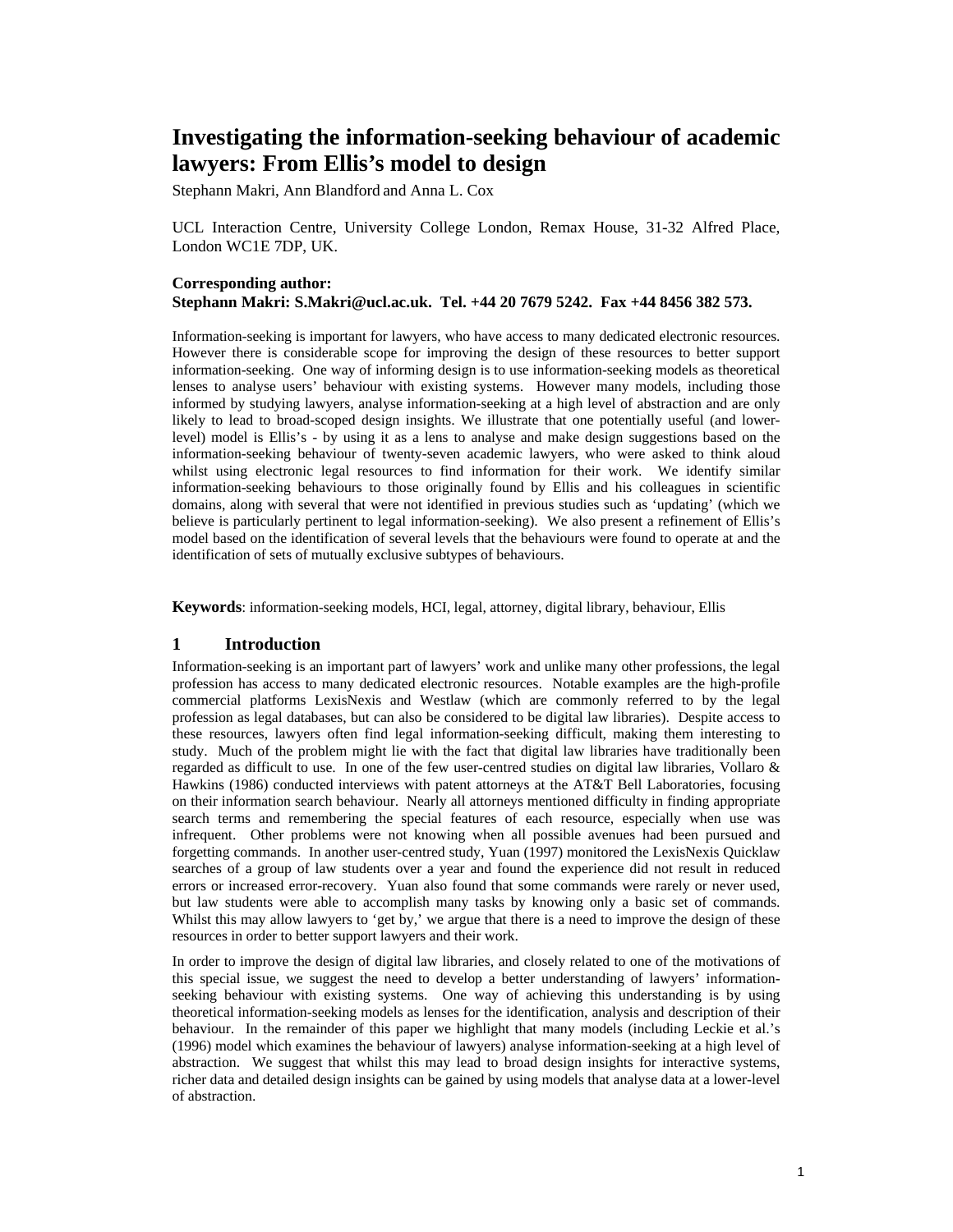We suggest that a particularly useful model for informing design is Ellis's (see Ellis, 1989), which can lead to useful design insights by systems designers asking themselves the question 'how can we design to better support each behaviour?' We illustrate the suitability of Ellis's model for informing design by using it to frame the analysis and discussion of a qualitative study of the electronic information-seeking behaviour of academic lawyers. In this study, we observed the behaviour of a vertical slice of twentyseven academic lawyers, from first year undergraduate to Professor, asking them to think aloud whilst using electronic resources to find required information for their work. The resultant verbal protocols, along with data from semi-structured interviews were transcribed and the behavioural and design insights arising from the study are discussed.

We begin, however, by framing our study in the context of existing design-focused studies of lawyers' information behaviour, before considering the utility of information-seeking models for informing design.

# **2 Background**

Whilst there are several studies examining lawyers' information-seeking needs and behaviour (Otike, 1999 provides a comprehensive review of many of them), there have only been a handful of studies with the main aim of informing the design of interactive systems. In this section, we briefly review five studies which share our motivation of gaining a better understanding of lawyers' information behaviour to inform the design of tools to support this behaviour.

# *2.1 Existing design-focused studies of lawyers' information behaviour*

Many existing design-focused studies of lawyers' information behaviour have focused on the design of systems and tools for information use and re-use rather than information-seeking. For example, Blomberg et al. (1996) designed an electronic filing cabinet prototype for a Silicon Valley law firm. The authors collaborated with a business division within the company that was involved in developing products that bridged paper and electronic documents and incorporated new approaches for searching, using and re-using electronic documents. Hence the design work focused on the retrieval of previous documents and was based on scanned versions of documents from the frequently accessed folders in a particular lawyer's actual filing cabinet. Similarly, Marshall et al. (2001) designed an e-book prototype to act as a wireless access device to information resources as well as support a wide range of readingrelated activities such as annotation. This device was designed by observing law students prepare for Moot Court (a mock legal trial). Komlodi & Soergel (2002) also focused on information use and reuse, specifically legal information-seekers' use of own memory and electronic search histories to inform their later searches. Komlodi & Soergel developed a set of interface tools to support the recording, categorisation and annotation of search results (along with other aspects of legal work such as note-taking, document drafting and knowledge-modelling).

Another study aimed at better understanding lawyers' work in order to inform design was conducted by Kuhlthau & Tama (2001) and involved structured interviews with eight experienced practicing lawyers. These interviews probed how lawyers acquire and use information as well as issues of task complexity and how stages of their information-seeking tasks fit together. The study was framed around Kuhlthau's Information Search Process (ISP) model (1993), which describes the information-seeking process as a series of six stages:

- 1. **Initiation** Becoming aware of the need for information when facing a problem.
- 2. **Selection** Identifying and choosing a general topic for seeking information.
- 3. **Exploration** Seeking and investigating information on the general topic.
- 4. **Focus formulation** Fixing and structuring the problem to be solved.
- 5. **Collection** Gathering pertinent information for the focused topic.
- 6. **Presentation** Completing information-seeking, reporting and using the result of the task.

Although no specific reference was made to the above stages in Kuhlthau  $\&$  Tama (2001), the authors noted that the lawyers "described a process similar to that of the ISP model." One of the key design requirements that emerged from the interviews was the need for a tool to aid the organisation of internal files and for tracking the progress of cases, as well as for facilitating the storage (and potentially the re-use and sharing) of general information on individual practice areas.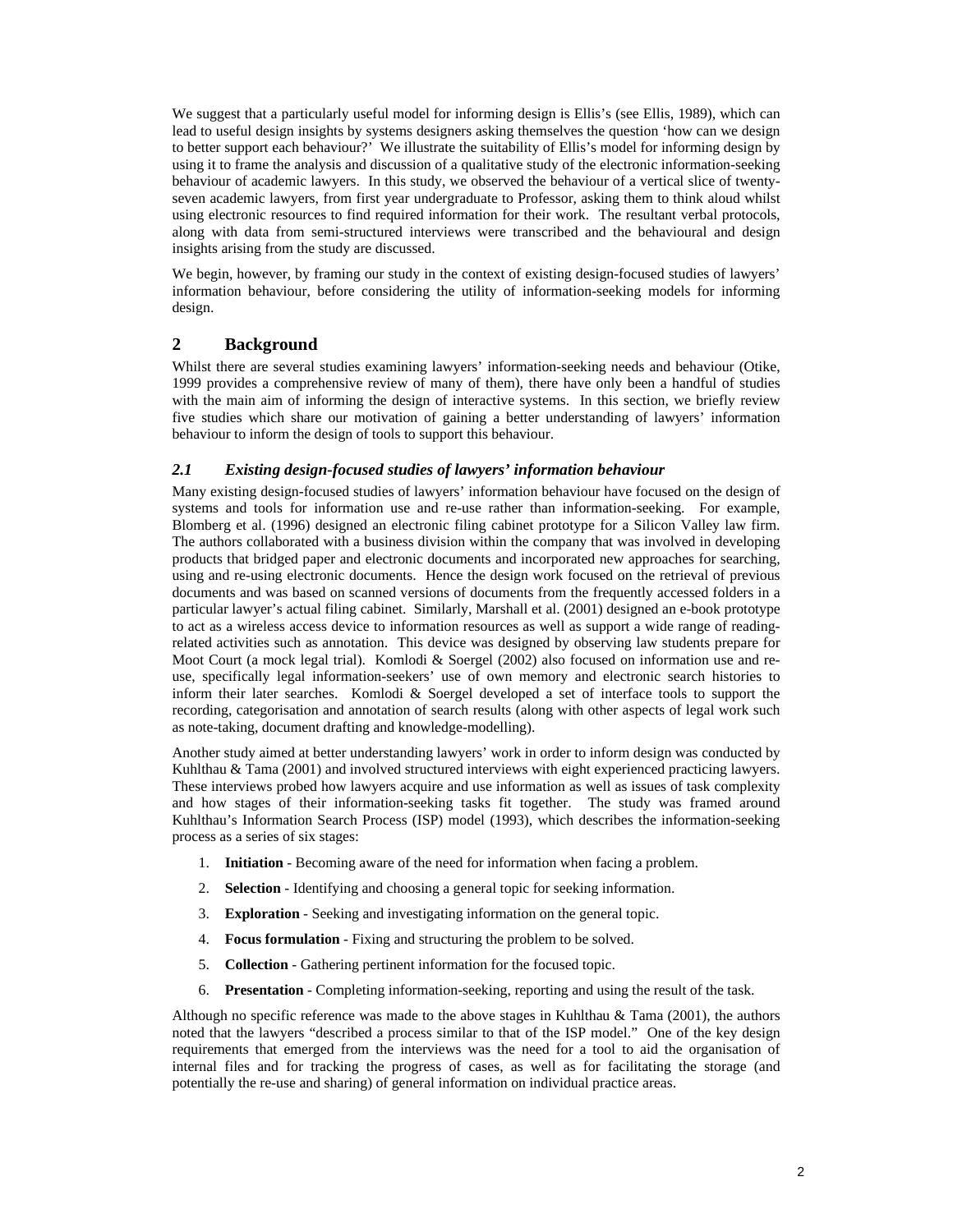With the future aim of designing a system to support legal information-seeking as well as information use and re-use, Jones (2006) conducted Contextual Inquiry observations of eight students and an instructor working in an academic Legal Aid clinic. She analysed transcripts and videotapes of the lawyers working with clients and examined their LexisNexis and Westlaw search logs and documents produced. Jones suggested that future systems designed to support lawyers in a legal aid clinic such as this should focus on the social nature of legal information-seeking by acting as online repositories that facilitate the sharing, annotation and tagging of documents so that they can be located more easily for re-use.

These studies share our motivation of understanding users and their work in order to design systems to better support them. However, none draw explicitly upon information-seeking models from Information Science to help frame and guide the analysis and discussion of the data found. This is an approach that we follow in our study, drawing on Ellis's (1989) behavioural model. In the next section, we explain our rationale for doing so by examining the potential utility of some key information-seeking models for informing design. We focus particularly on Leckie et al.'s (1996) model of professionals' information-seeking behaviour, which has previously been used to study the behaviour of lawyers.

## *2.2 Potential utility of information-seeking models for informing design*

Studies in the Information Science domain have yielded a number of models to help us to understand users' information-seeking behaviour. These have ranged from models that view information-seeking as a series of stages, such as Kuhlthau's (1993) ISP model (described in section 2.1), to those that view it as a cognitive process (e.g. Sutcliffe & Ennis, 1998) to those that regard information-seeking as a problem-solving activity (e.g. Wilson, 1999). These three models illustrate different approaches to understanding information-seeking, each likely to yield a slightly different insight into informationseeking behaviour.

However, these models were not constructed with the purpose of informing the design of interactive systems and whilst they can be used for this purpose, they analyse data at a high level and therefore are only likely to lead to broad, high-level design insights. This is because in order to inform design, the researcher must make a sizeable creative leap between the stages in the information seeking/problem solving process that the models describe, to the lower-level behaviour performed at the system level to facilitate each broader stage (e.g. the parts of the electronic resource that support 'collection' or 'problem identification'), to design suggestions for supporting these behaviours.

A similar argument can be made with regard to the model of legal information-seeking by Leckie et al. (1996), which was devised by examining the literature on professionals' information-seeking behaviour. Leckie at al. highlight that professionals play many distinct roles, including not only those relating to providing specific expertise and knowledge related to their domains, but other more general roles such as selecting and processing, counselling, supervising and planning. According to Leckie et al., these roles result in distinct types of activities which in turn "shape the type of information needed, the way in which it is retrieved and the ultimate use of that information." (p. 173). These roles are:

- 1. **Advocacy** persuading someone (usually a tribunal of some kind) what the law should be, what law should be applied or how the law should be applied.
- 2. **Drafting** preparing documents and correspondence.
- 3. **Counselling** helping and advising clients.
- 4. **Managerial** selecting and processing the firm's resources.

Two studies that have used Leckie et al's model as a basis for analysis were conducted by Wilkinson (2001) and Kerins et al. (2004). Wilkinson investigated the information-seeking behaviour of 154 practicing lawyers in four different sized law firms in Canada, whist Kerins et al. applied Leckie et al.'s model to an academic context by observing twelve postgraduate Irish law students and found similar patterns in the information-seeking behaviour of students studying to become professionals to those that Leckie et al. highlight in their model. Whilst Leckie et al.'s model has been shown to provide some leverage in helping researchers to analyse the information-seeking behaviour of both professional and academic lawyers, this model is not particularly suitable for analysing behaviour in order to generate design insights. As the model is presented at a high level of abstraction, there is a significant leap to be made between the identifiable roles that lawyers perform, the tasks related to those roles, the information-seeking behaviour that relates to each task and the design interventions that can be made to support that behaviour. Of course, even the broadest of design insights can spur the design of a useful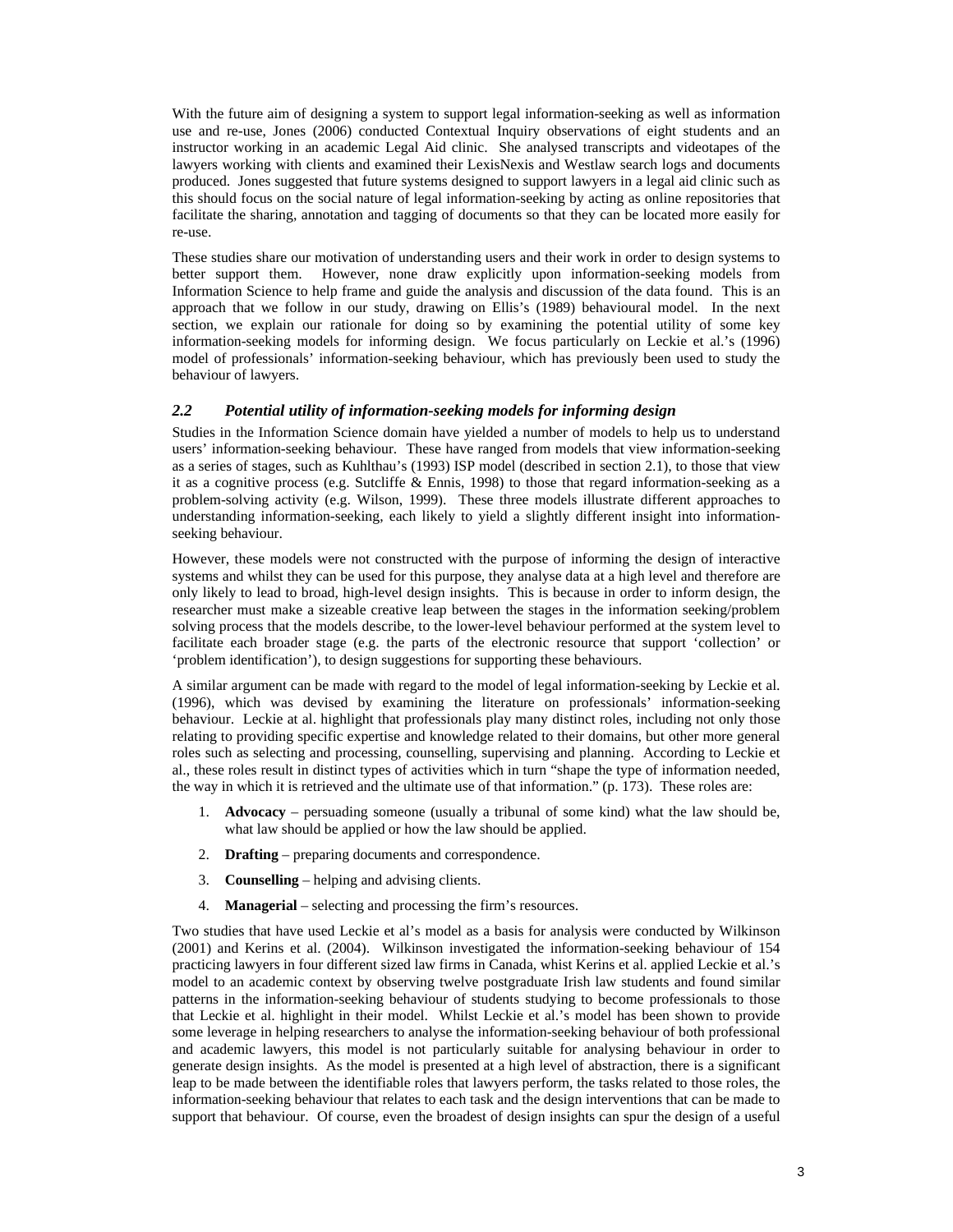user-centred system. However, we believe that we can minimise the problematic leap between parts of the information-seeking model and system-level behaviour by analysing lawyers' information-seeking behaviour using a different (and lower-level) model – Ellis's (1989) behavioural model, which we now discuss.

## *2.3 Ellis's behavioural model of information-seeking*

Ellis's (1989) model is based on observations of the information-seeking behaviour of academics across a number of scientific disciplines: the social sciences (Ellis, 1989), physical sciences (Ellis et al. 1993) and engineers and research scientists (Ellis & Haugan, 1997). In addition, a more recent study on social scientists by Meho & Tibbo (2003) re-examined Ellis's findings in order to see if they were still applicable now that electronic information-seeking has become more popular. All of these studies identified similar behavioural characteristics. These information-seeking characteristics, according to Ellis (1989) are non-sequential and it is possible to display more than one characteristic at any given time. The characteristics identified in these studies are:

- **Starting/surveying** According to Ellis et al. (1993), starting involves "activities" characteristic of the initial search for information." (p. 359). Ellis & Haugan (1997) elaborate on this definition, suggesting that this behaviour (which they re-named 'surveying') is "characteristic of the initial search for information to obtain an overview of the literature within a new subject field, or to locate key people operating in this field." (p. 395).
- **Monitoring**  "Maintaining awareness of developments and technologies in a field through regularly following particular sources." (Ellis & Haugan, 1997, p. 396).
- **Browsing**  "Semi-directed searching in an area of potential interest." (Ellis, 1989, p.179).
- **Chaining**  "Following chains of citations or other forms of referential connections between material." (Ellis, 1989, p.179).
- **Differentiating**  "An activity which uses differences between sources as a filter on the nature and quality of the material examined." (Ellis et al. 1993, p.179). In Ellis & Haugan (1997) the behaviours of '*distinguishing'* and '*filtering'* were identified instead of differentiating. Distinguishing involves "ranking information sources according to their relative importance based on own perceptions." (p. 399). Filtering is the "use of certain criteria or mechanisms when searching for information to make the information as relevant and as precise as possible." (p. 399). Distinguishing and filtering can be regarded as more specialised differentiating behaviours.
- **Extracting** "Systematically working though a particular source to identify material of interest." (Ellis et al. 1993, p. 364).
- **Verifying**  "Checking the information and sources found for accuracy and errors." (Ellis et al., 1993, p.364). This characteristic was only identified in the study of physical scientists.
- **Information managing** A characteristic that was identified by Meho  $\&$  Tibbo (2003) in their re-examination of social scientists' information-seeking behaviour that involves "filing, archiving, and organizing information collected or used in facilitating their research." (p. 582).
- **Ending** "The assembly and dissemination of information or the drawing together of material for publication." (Ellis et al, 1993, p. 365).

Regarding the suitability of using Ellis's model to provide design insights, Ingwersen & Järvelin (2005) assert that Ellis's characteristics do not provide any *direct* design specifications for interactive systems, but provide types of activities that users might want to accomplish through the systems. However, we regard this 'leap' between types of activities and resultant design decisions as less of a leap than that required when gaining design insights using other information-seeking models, such as those discussed in section 2.2. We believe that this is due to the low-level nature of Ellis's model.

Although no previous studies of lawyers have analysed observational data according to Ellis's model, the potential for doing so (and for using the model to provide design insights for digital law libraries) has been noted by Sutton (1994), who suggests that "both Lexis and Westlaw were designed with no apparent attention being paid to the information-seeking behaviour of attorneys." (p. 198). Sutton highlights that lawyers might use particular information sources as springboards to gain a basic outline of a particular legal area before moving on to more narrowly-focused sources. This is noted by Sutton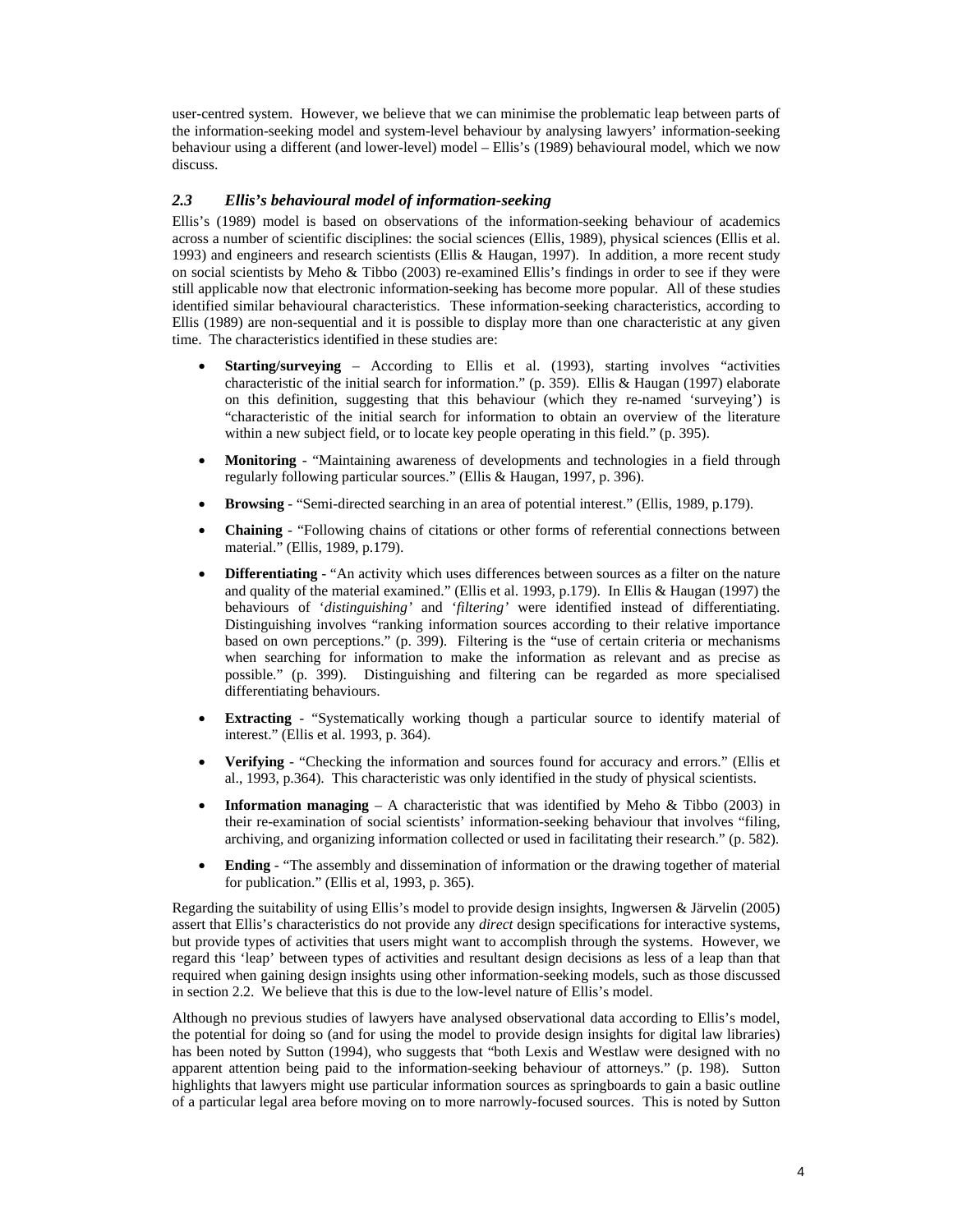to be equivalent to Ellis's 'starting' behaviour. Sutton also suggests that in order to make competent predictions and give informed advice, "lawyers must engage in a focused, context sensitive exploration of this legal area by following contextual clues from cases found when 'starting' and tracking the citations of useful cases" (p. 194). This, as Sutton points out, is an example of 'chaining.'

Our study moves beyond Sutton's anecdotal examples by using Ellis's model as a theoretical lens to analyse and provide design insights based on the observed information-seeking behaviour of academic lawyers. This serves to validate Ellis's model in a domain in which it has not previously been applied and to provide a much needed user-centred focus to the design of digital law libraries, by helping us to understand how lawyers work with existing electronic resources and use this understanding to propose suggestions for design improvements. In the next two sections, we describe the methodology of our study and present our findings with reference to Ellis's model.

# **3. Method**

# *3.1 Data collection approach*

Our study comprised a series of Contextual Inquiry-style semi-structured interviews and naturalistic observations of twenty-seven academic lawyers, who were studying at a large London university and a nearby vocational Law college. This included law students, teaching staff and research staff at all levels of academia (see table 1).

The lawyers were first asked some introductory interview questions in order to discover the stage that they were at in their academic career, the types of electronic resources they regularly use (and the situations in which they might use them) and the types of materials sought. Next they were set the broad task of using the electronic resource(s) of their choice to look for information currently required for their work. Where participants could not think of a pressing information need, they were invited to step through a recent information-seeking episode. Participants were asked to think aloud whilst using the resources and, consistent with the Contextual Inquiry approach (see Beyer and Holtzblatt, 1998), the researcher asked questions at opportunistic moments during the study to probe their understanding. The sessions were audio recorded to enable transcription and detailed analysis.

| Type of academic participant:                                    | $N^{\circ}$ interviewed<br>& observed: |
|------------------------------------------------------------------|----------------------------------------|
| <b>Taught Law students:</b>                                      |                                        |
| LLB (Batchelor of Law) Undergraduates                            | 9                                      |
| LLM (Master of Law) Postgraduates                                | 8                                      |
| Vocational (Legal Practice /Bar Vocational Course) Postgraduates | $\overline{c}$                         |
| <b>Research students and staff:</b>                              |                                        |
| <b>PhD Students and Research Fellows</b>                         | 3                                      |
| Lecturers/Senior Lecturers                                       | 4                                      |
| Professors                                                       |                                        |
|                                                                  | Total: 27                              |

Table 1: Breakdown of participants that took part in our study

# *3.2 Data analysis approach*

Interviews were transcribed and analysed using Strauss and Corbin's (1998) Grounded Theory and excerpts from these transcripts are presented in our findings section. Codes representing categories of information-seeking behaviour were identified and iteratively refined through the Grounded Theory processes of open and axial coding. As Strauss and Corbin explain, this form of coding is 'open' in the sense that the data is explored with no prior assumptions about what might be discovered. Whilst complete objectivity is arguably impossible in qualitative studies, care was taken to avoid preconceived ideas from biasing the data. This was particularly important during the coding process, especially as we were previously aware of several models of information-seeking (including Ellis's). However, our coding process did not involve simply relating our data to different information-seeking models in order to identify which fitted the data best (which might be regarded as 'forcing' as opposed to 'emergence' in a Grounded Theory approach). Instead, the process involved detailed coding of the data using our own terminology and the similarities between our codes and the Ellis's models emerged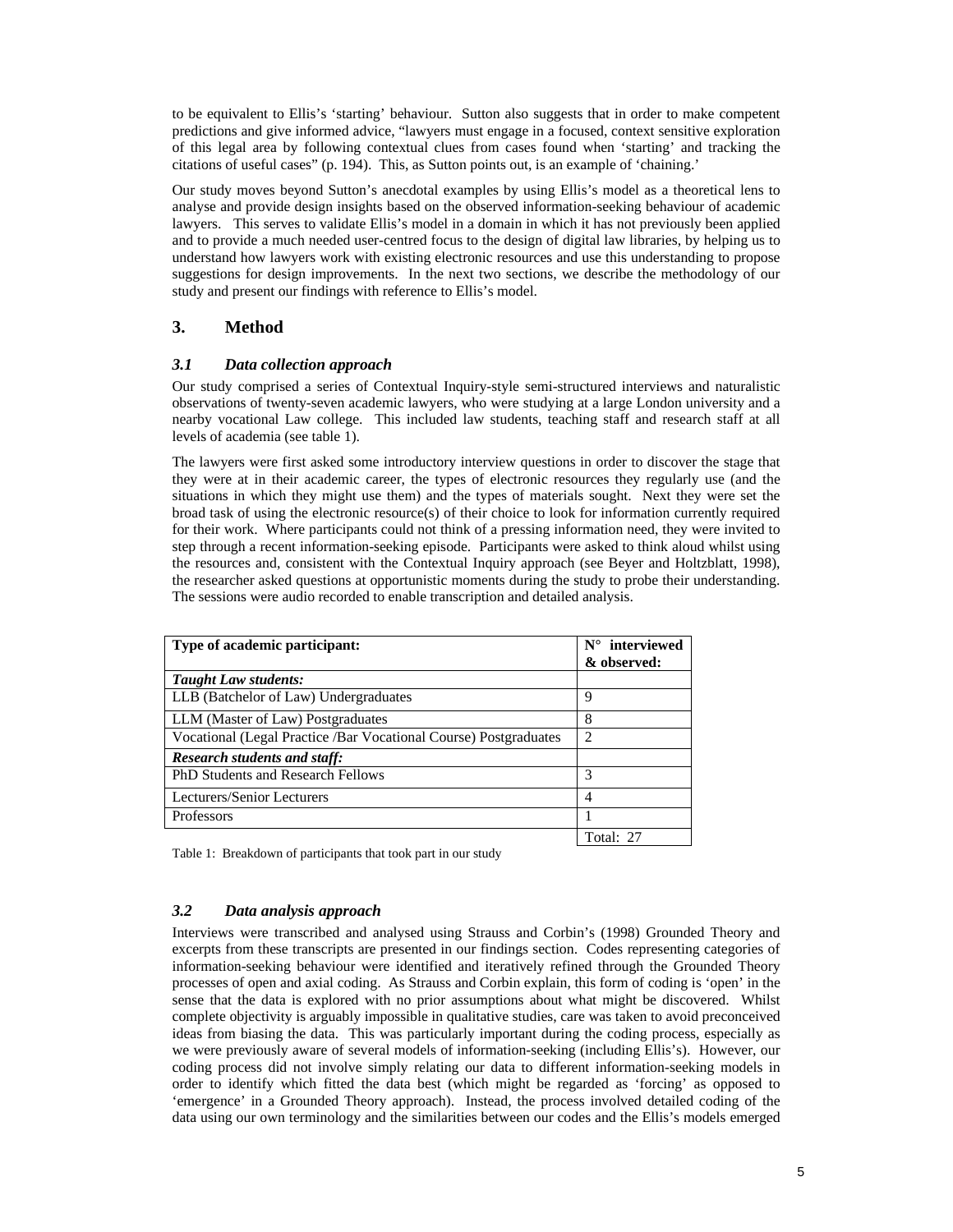from the analysis. This led us to examine our data in the light of Ellis's model. Therefore although the focus of the data analysis shifted from a broad investigation of electronic information-seeking to an investigation into the information-seeking *behaviour* displayed by lawyers, the focus of the data collection was driven by the desire to understand information-seeking in a way that might inform systems design. It was not driven by the desire to validate Ellis's model (although that was the end result).

# **4. Findings and discussion**

The academic lawyers mainly used a core set of electronic resources, most commonly the digital law libraries LexisNexis Professional and Westlaw, the search engine Google and the academic search engine Google Scholar. When using these resources, the lawyers were found to display similar behavioural characteristics to those found by Ellis (1989), Ellis et al. (1993), Ellis & Haugan (1997) and Meho & Tibbo (2003) when observing academics from the social and physical sciences. Ellis's behaviour of 'verifying' (*"checking the information and sources found for accuracy and errors":* Ellis et al., 1993, p.364) was not identified in our study. We suggest that this is not because accuracy is not as important for lawyers as it is for physical scientists but, quite the opposite, that legal documents must be checked thoroughly for accuracy *before* they are made available in electronic or paper form.

Despite the similarities between the behaviours displayed by lawyers in our study and those displayed in other domains, our findings can be regarded as a theoretical (and partly practical) extension of previous findings in the following six ways:

- 1. We have identified the broad overarching categories of 'identifying and locating,' 'accessing,' and 'selecting and processing.' These categories subsume many of the behavioural characteristics that we have identified in our study (and have been identified in previous studies by Ellis and his colleagues and Meho & Tibbo).
- 2. We have identified the additional lower-level behavioural characteristic of 'updating' (gaining a current understanding of the importance of a particular document). We suggest that this is because updating behaviour is particularly pertinent to the legal domain (and not necessarily to other domains).
- 3. We have identified the additional lower-level behavioural characteristic of 'collating and editing,' which also, to the best of our knowledge, has not been previously identified in information-seeking studies. We suggest that this is because we do not draw as firm a line between information-seeking behaviour and information *use* behaviour as other studies. Wilson (2000) highlights that information use behaviour "consists of the physical and mental acts involved in incorporating the information found into the person's existing knowledge base" (p. 50) whilst information-seeking behaviour "is the purposeful seeking for information as a consequence of a need to satisfy some goal." (p.49). We regard any behaviour that could inform the design of systems to support information retrieval to be of interest.
- 4. We have identified several lower-level searching behaviours of 'search query formulating,' 'search query refining, 'search query reformulating,' 'search query refocusing,' 'search query spelling/syntax altering,' 'search result sorting' and 'search query/result recording.' Similar behaviours have been identified in studies of information-searching behaviour, but have not (to the best of our knowledge) been included as components of information-seeking behavioural models. We suggest that this is because we also do not draw as firm a line between information-seeking behaviour and information-*searching* behaviour - "the 'micro level' of behaviour employed by the searcher" (Wilson 2000, p. 49) as other studies.
- 5. We have identified several mutually exclusive subtypes of behaviours (presented in brackets in table 1). These subtypes serve to draw distinctions between different types of each behavioural characteristic. For example, 'updating' behaviour can be performed *directly* by searching or browsing for documents/content and manually checking it is up-to-date (i.e. current) or good law. Updating behaviour can also be performed *indirectly* by using an electronic citator service to check whether a document or the content within is up-to-date or good law. Most of these subtypes, to the best of our knowledge, have not been previously identified in information-seeking studies.
- 6. We have identified multiple levels at which the lower-level behavioural characteristics can operate – at the resource level (i.e. at the level of the electronic resource itself), the source level (i.e. at the level of an information source or sources within a particular electronic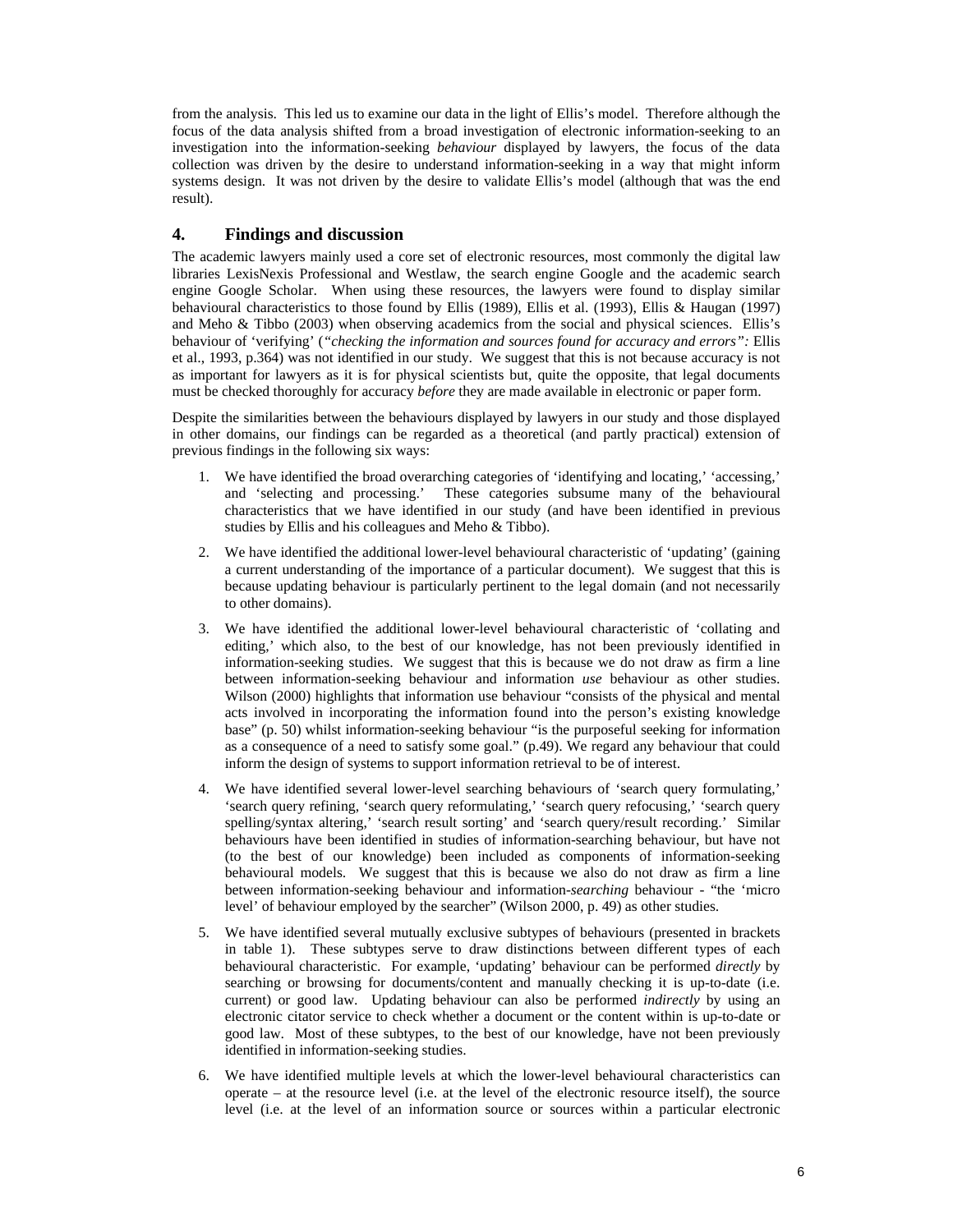resource), the document level (i.e. at the level of a document or documents within a particular information source), the content level (i.e. at the level of content within a particular document) and the search query/result level.

# *4.1 Our refinement of Ellis's model*

Table 2 provides an overview of the higher and lower-level behavioural characteristics identified in our study. In table 2, several lower-level behavioural characteristics (presented in the right-hand column) and related subtypes (presented in brackets) are subsumed under each broader higher-level characteristic (presented in the left-hand column). The notion of incorporating Ellis's behaviours under broader headings is not new. Indeed, Meho & Tibbo (2003) present a 'summary model' where they place each of the behavioural characteristics they identified under the four inter-related headings of 'accessing,' 'searching,' 'processing' and 'ending.'

As with Ellis's original model, ours is not intended to be regarded as a process model of informationseeking, as the behaviours are not always performed in a linear fashion. Similarly, these behaviours are not entirely discrete (as certain behaviours can be facilitated through other behaviours or performed in parallel).

Our revision of Ellis's model is framed around the levels that we found Ellis's behaviours to operate at (i.e. the resource, source, document, content and search query/result levels) and features the three higher-level behaviours of 'identifying and locating,' 'accessing,' and 'selecting and processing.' 'Identifying and locating' resources might be facilitated by one or many of a core set of lower-level behaviours (surveying, monitoring, searching, browsing, extracting and chaining). With 'selecting and processing,' different lower-level behaviours were identified for each level (see table 2). At the resource and source levels, 'selecting and processing' only involved the lower-level behaviours of 'recording' and 'selecting.' At the document and content level, it also involved the behaviours of 'filtering,' 'distinguishing,' 'extracting,' 'updating,' 'analysing' and 'collating and editing.'

Given that both Ellis et al. (1993) and our current study have observed slightly different behavioural characteristics in different domains, our refinement to Ellis's model should not be regarded as a 'complete' or 'correct' set of behaviours that are intended to generalise to a wide range of contexts, but as a way of conceptualising information behaviours in terms of broader parent and lower-level behaviours, subtypes of behaviours and different levels of behaviours.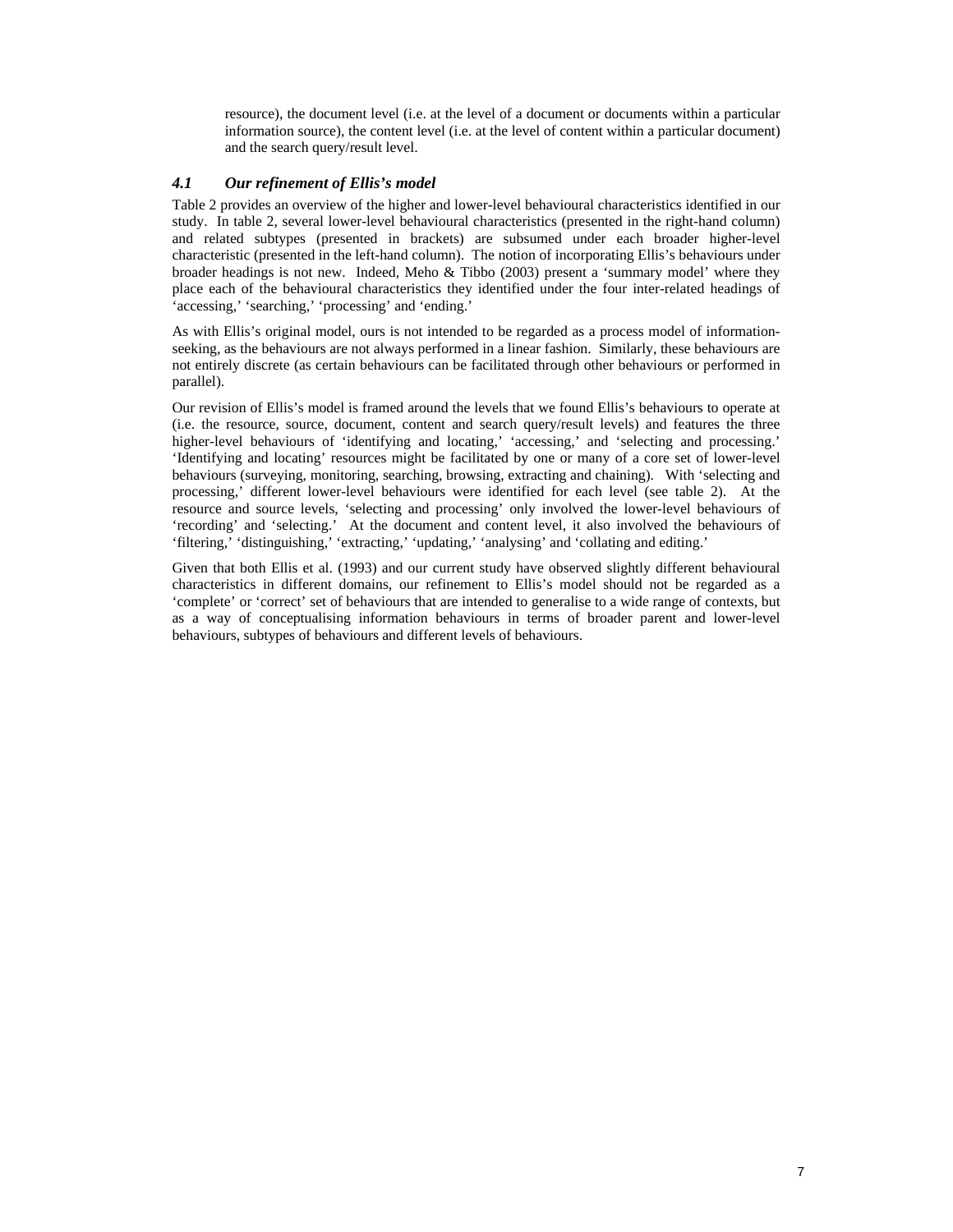| $v_{\rm max}$ , pos          |                                                 |
|------------------------------|-------------------------------------------------|
| Identifying & locating       | Surveying (lightly/heavily directed) – $D&C$    |
|                              | Monitoring (active/passive) – S, $D&C$          |
|                              | Searching $-R$ , S, D, C. Lower-level searching |
|                              | behaviours not shown in this table.             |
|                              | Browsing $-$ R, S, D, C                         |
|                              | Chaining (forwards/backwards), (across resource |
|                              | /within resource), (direct/indirect) – $D&C$    |
|                              | Extracting - D                                  |
| Accessing (direct/indirect), |                                                 |
| (visible/invisible) – R      |                                                 |
| Selecting & processing       | Distinguishing (direct/indirect) – $S$ , D      |
|                              | Filtering (direct/indirect) – $D&C$             |
|                              | Selecting $-$ R, S, D                           |
|                              | Extracting (direct/indirect) – $C$              |
|                              | Updating (direct/indirect) – $D&C$              |
|                              | Recording (manual/automatic) – R, S, D&C, Q     |
|                              | Analysing $-C$                                  |
|                              | Collating and editing $-$ D&C                   |

#### **Higher-level behaviours & Related lower-level behaviours (& subtypes): subtypes:**

Key:  $R =$  resource level,  $S =$  source level,  $D =$  document level,  $C =$  content level,  $D \& C =$  combined document/content level, Q= search query/result level.

Table 2: Summary refined model of information-seeking behaviour identified in our study along with the levels that each behaviour was observed to operate at. Shaded behaviours are those that have not, to the best of our knowledge, been identified in previous studies.

In the remainder of this section we present each of the behaviours identified in our study, illustrated by representative quotations from participants. We discuss, at each level, the behaviour, the ways that academic lawyers performed it, how commonly it was observed and how this relates to previous findings. For each behaviour, we also discuss any related subtypes identified. The levels at which each behaviour was found to operate and the subtypes identified for each behaviour, where applicable, are presented in brackets next to each behaviour name in the section headings below (see key under table 2). Our findings are followed, in section 5, by a discussion of resultant design insights.

#### *4.2 Identifying and locating resources, sources, documents and content*

#### *4.21 Surveying (D&C) (lightly directed/heavily directed)*

The first behaviour we identified that can be subsumed under the broader heading of 'identifying and locating' was Ellis's behaviour of 'surveying,' found to operate at the document and content level. This behaviour is identical in nature to Ellis & Haugan's behaviour and, according to Ellis & Haugan (1997), involves the "initial search for information to obtain an overview of the literature within a new subject field, or to locate key people operating in this field." (p. 395). Surveying was found to be a common behaviour amongst taught and research academic lawyers alike and was displayed or mentioned in four ways:

- By using secondary electronic commentary sources to gain an overview of the area.
- By using Internet search engines, almost always Google or Google Scholar, to gain an overview of the area.
- By using personal collections of resources (for example stored bookmarks of Internet sites).
- By using shared collections of resources (for example a departmental Intranet site with links to resources).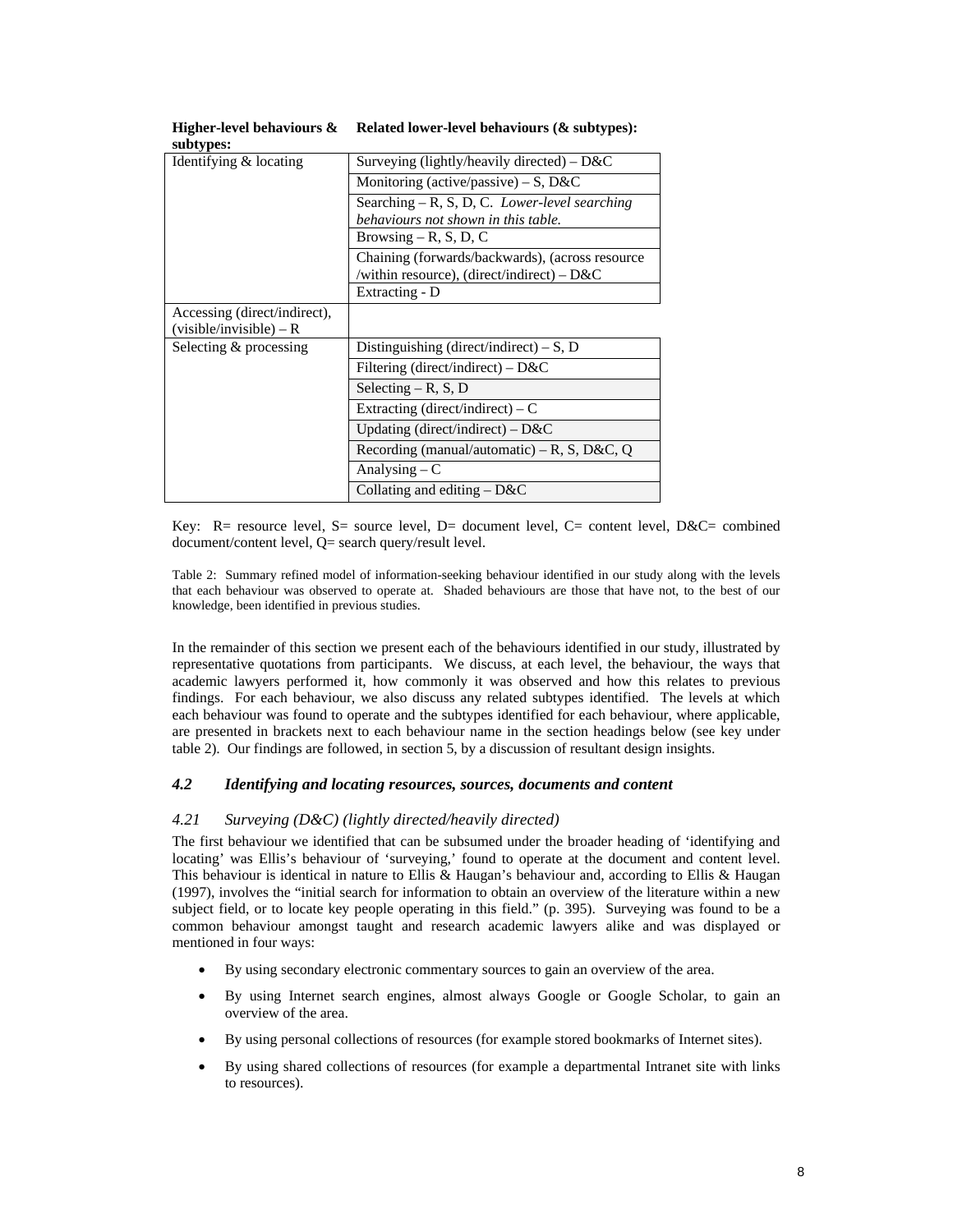Surveying behaviour in the legal domain involved much more 'gaining an overview' of particular legal areas as opposed to 'locating key people' that have written legal documents in that area, probably due to the relative lack of importance of who wrote a particular document (provided it is published in a reputable source) and the greater importance of the content and legal principles arising from the document.

We identified one pair of mutually exclusive subtypes of surveying behaviour, *lightly* and *heavily directed surveying*. Strictly speaking, these are not truly mutually exclusive as 'directedness' can be regarded as a continuum. However, for practical purposes, lawyers often displayed surveying behaviour at the extremes of this continuum and therefore they are discussed as mutually exclusive subtypes. Lightly directed surveying was undertaken when lawyers had few or imprecise details about the area on which an overview is required. Heavily directed surveying was undertaken when lawyers already had many or specific details about the research area (either due to prior knowledge of the area or due to a 'research lead' from a colleague or lecturer).

Lightly directed surveying was common across both groups of academic lawyers, as it was often the case that the information-seeking problem was vague and not as well defined at the start of the information-seeking episode as it would become later. Heavily directed surveying was common amongst taught students, but not amongst research students and staff. These groups of lawyers tended to scope out their own direction for surveying a research area rather than rely on others to provide direction. Taught students often obtained 'research leads' from colleagues or, more frequently, academic staff. This is exemplified by the quotation below from a  $2<sup>nd</sup>$  year Batchelor of Law Undergraduate:

*A30 (2nd year LLB): We were referred to a number of publications and articles, so I guess the first thing was to basically get as many of the articles that we could, mainly from online resources. Also just to build a bibliography [ourselves] of relevant sources, so that at the stage where we were actually building the dissertation we would know where the relevant material was to be found.* 

Surveying behaviour was only identified at the combined document and content level. This may be because most information-seeking tasks are focused on finding information (i.e. documents and content) as opposed to finding useful sources or resources and this makes the widespread observation of resource or source surveying (gaining an overview of potential resources/sources to use) unlikely.

## *4.22 Monitoring (S, D&C) (active/passive)*

Another behaviour identified was Ellis's behaviour of 'monitoring,' which was found to operate at the source, document/content levels and involves "maintaining awareness of developments and technologies in a field" (Ellis & Haugan, 1997, p. 396). Whilst Ellis & Haugan's definition also suggests that monitoring behaviour is achieved by "regularly following particular sources" (p. 396), the lawyers in our study displayed monitoring at both the source level described by Ellis and his colleagues and at the document/content level. Whilst this behaviour was rarely mentioned or displayed by taught students, there was slightly more mention and display by research students and teaching staff. This difference might be due to the fact that taught students primarily conducted prescribed electronic research tasks, which resulted in little need to perform monitoring behaviour.

We found monitoring may be active, facilitated by pull technologies such as the 'current awareness' sections of LexisNexis Professional and Westlaw (which allow lawyers to browse recent legal developments by topic) or passive, facilitated by push technologies. We found active monitoring was achieved in three main ways:

• By manually conducting regular searches on a particular legal topic in digital law libraries, as illustrated by this LLM (Master of Laws) student:

*A17 (LLM student): One of the good things about online resources is that they are very up to date. It's good to check online to see if there's any recent additions to this academic debate or to see if anyone's written an article recently that isn't available in the library. So it's really about updating yourself - filling in the gaps, trying to find anything that you've missed.* 

• By regularly browsing particular sources in digital law libraries or on law-related Internet sites, as described by this LLB (Batchelor of Laws) student:

*A11 (2nd year LLB student): The other thing I do research on is the Law Commission website, because as a law student you're supposed to know what's happening and the Law*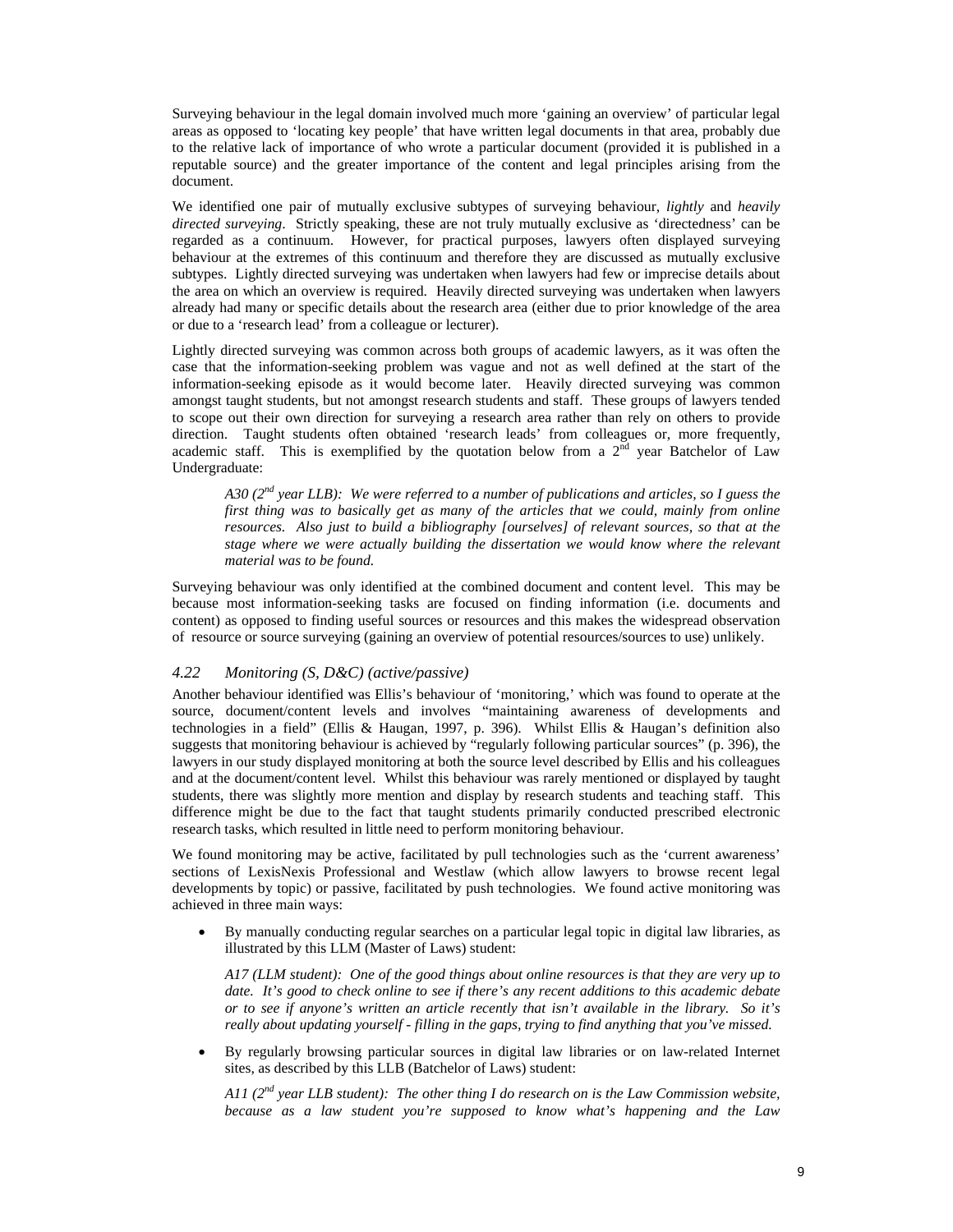*Commission is the body responsible for new laws and statutes coming out. For example, in Criminal Law the law of murder is in reform and it's going to come out in a few months and we're supposed to read the Law Commission proposals and they're only available on their website.* 

• By regularly following previously bookmarked Internet pages, as illustrated by this Law Lecturer:

*A7 (Lecturer): I would have links to all the various documents in the areas that I researched; in particular that was European Union Employment Policy. So here [shows folder list] are my various links and it's an annual process of producing policy documents and I would know that around about March every year and in the summer there will be something new.* 

Passive monitoring was displayed in one main way, by subscribing to e-mail alert lists, as illustrated by the same lecturer:

*A7 (Lecturer): I subscribe to various mailing lists, legal and other mailing lists from government departments such as the Treasury or publishers telling me what they have recently published. You can also subscribe to things from think-tanks or one of the main ones I subscribe to is one of the units responsible for European Employment Law and Policy. They send weekly mails about the work they're doing and it just links you to this week's news on Employment Law and Policy in the EU.* 

None of these ways of achieving monitoring were identified by Ellis and his colleagues or by Meho & Tibbo. However, these forms of monitoring are conceptually similar to some of the ways that monitoring was identified in previous studies. For example, just as the social scientists in Ellis's (1989) study regularly consulted sets of journals deemed to publish material of interest, some of our lawyers periodically followed previously bookmarked pages to Internet sources deemed to publish material of interest. Just as the social scientists read secondary sources such as book publishers' lists and reviews, our lawyers browsed commentary sources in digital law libraries and on law-related Internet sites.

#### *4.23 Searching (R, S, D, C)*

The information-seeking behaviour of 'searching,' which is not discussed at all by Ellis and his colleagues, was also identified. Although it is included as part of Meho & Tibbo's (2003) summary model of behavioural characteristics, it is not discussed in detail in their paper. Searching involves formulating a query in order to locate information within a particular meta-resource (a resource that catalogues or indexes other resources), resource, source or document. Searching behaviour also involves lower-level behaviours associated with editing the query that is entered into the system. The lower-level search query editing behaviours identified in our study include 'search query refining' (making minor changes to a search query in an attempt to improve the volume or quality of the results), 'search query reformulating' (formulating a query again from scratch, often differently), 'search query refocusing' (adjusting the focus of the current query, but not reformulating it altogether), and 'search query spelling/syntax altering' (changing the spelling of query terms/the rules used to instruct the system to connect the query-terms or define the scope of the search). Searching behaviour also subsumes the lower-level behaviour of 'search result sorting' (arranging the results of a search in a systematic order, such as in date order). The definitions for these behaviours are from the Oxford English Dictionary. We do not discuss these lower-level searching behaviours further in this article.

#### *4.24 Browsing (R, S, D, C)*

Browsing involves "semi-directed searching in an area of potential interest" (Ellis, 1989, p.179) and was a highly common information-seeking behaviour in our study. Previous studies by Ellis and his colleagues identified the browsing of physical shelves as a common behaviour across several domains. However, electronic browsing was restricted to electronic indexes and abstracts for the social scientists in Ellis's (1989) study. The social scientists in the study by Meho & Tibbo (2003) displayed a greater range of electronic browsing, presumably due to the increased support for browsing since Ellis's study was conducted. However, all of these studies describe browsing at the document and content levels (i.e. browsing sources for documents and documents for content). In our study, we observed browsing at four levels – the resource level (i.e. lawyers browsed meta-resources to locate resources), the source level (lawyers browsed resources to locate sources), the document level (browsing sources to locate documents) and the content level (browsing documents to locate content).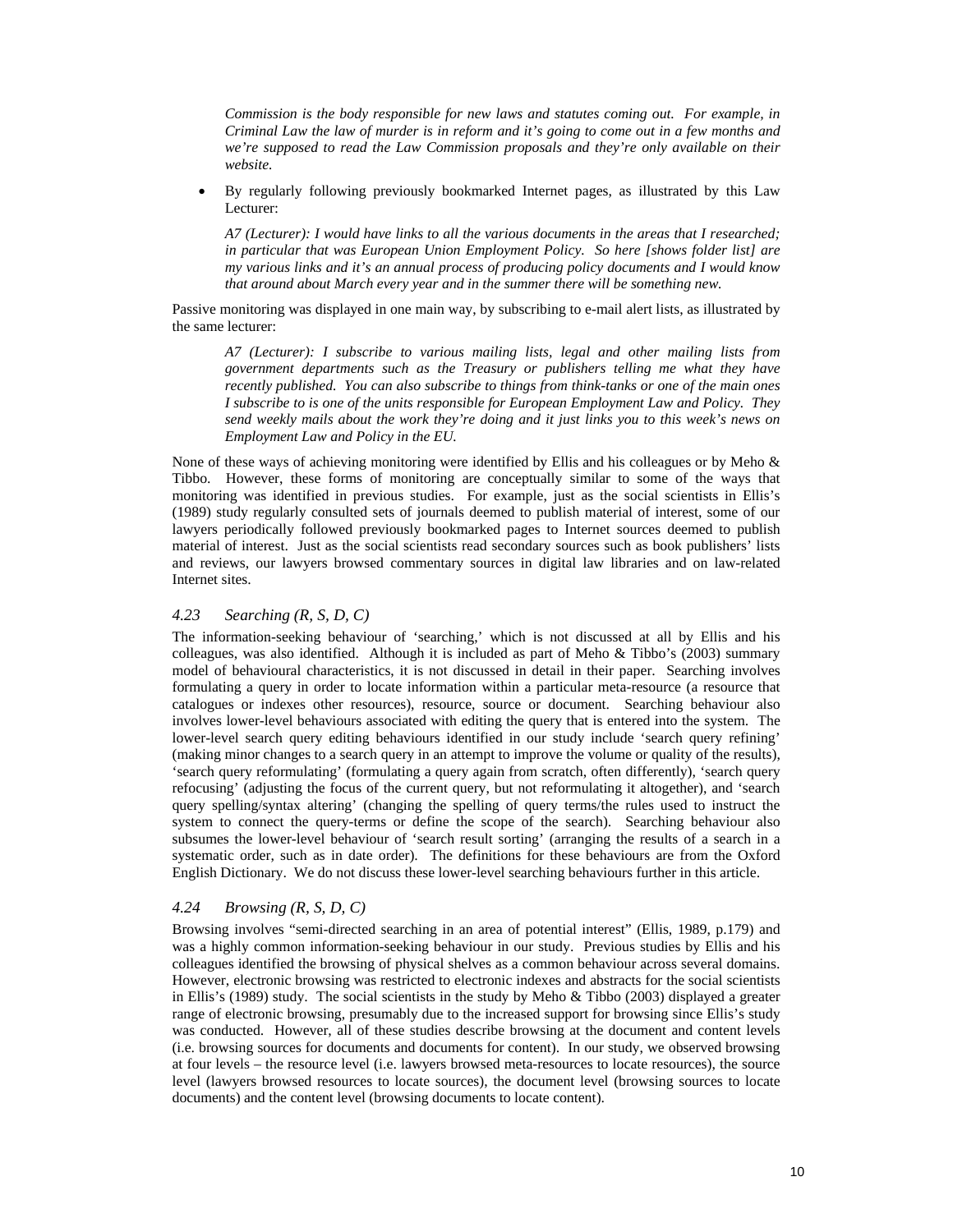*Resource browsing* was fairly common and displayed mostly by the sub-group of taught students. This level of browsing was mentioned and displayed in two ways:

• By browsing university library or law library pages that listed electronic journals and the digital law libraries that carry each journal, as illustrated by this LLB student:

*A2 (3rd year LLB student): I don't think anyone has 'Hastings Centre Report' for example. You can find that also by if you go to the [university library] main page and go to 'electronic journals,' you can see what's listed and it'll tell you where you can access them.* 

• By browsing the university list of digital law libraries directly.

*Source browsing* was also fairly common and predominantly displayed by taught students (although some evidence for source browsing was also observed amongst research students and staff). This level of browsing was mentioned and displayed in three ways:

- By browsing within digital law libraries to locate a particular journal title source (which would then lead to browsing the source at the document level).
- By browsing within digital law libraries to locate a particular database within the library (which would then lead to searching the database at the document level).
- By browsing university library or law library pages that listed electronic journals.

The most common level of browsing to be mentioned and observed was *document browsing*, which involved browsing sources within a particular electronic resource in order to find documents within those sources. Document browsing was mentioned and demonstrated in three ways:

- By browsing a hierarchy of related documents.
- By browsing within a search result list to identify documents within a particular category.
- By browsing a particular source for documents within it (e.g. browsing a particular journal title for articles within it or database for documents within it).

Finally, browsing at the *content* level (i.e. browsing documents for content) was another common level at which browsing behaviour was observed. Content browsing was observed in two main ways:

- By browsing (i.e. scanning) through the textual content of a document.
- By browsing through the headings within a document which, as this Professor of Law explains, becomes easier with practice:

*A21 (Professor): I know the anatomy of a decided case now and I know where to go. I can scan down knowing pretty well, given the logic of the judge's mind and the conventional order in which the material is presented, where it's going to come in the case.* 

#### *4.25 Chaining (D&C) (forwards/backwards, direct/indirect, across/within resource)*

Chaining behaviour -"following chains of citations or other forms of referential connections between material" (Ellis, 1989) was found to be another common behaviour amongst the lawyers in our study. Chaining is an inherent and important part of scholarly research as explained by one law lecturer who compared it to a spider spinning a web:

*A7 (Lecturer): Research always changes as you progress. But it is always the case that you read one document and that leads you to another document [pauses] so one document will refer to an earlier document or a journal document will obviously refer in its footnotes to other articles, so you do it sort of like a spider spinning a web. Your starting point leads you in unexpected directions and it makes you aware of things that you're missing and then you start a search.* 

Chaining behaviour was found to operate at the document/content level (even though it may be theoretically feasible to follow referential connections between resources or sources as well as documents). Similarly to Ellis (1989) and subsequent studies, we identified both *forwards chaining* (which involves following chains of citations or other forms of referential connections between documents which have subsequently cited the current document) and *backwards chaining* (which involves following references to documents that have been cited in the current document). We consider this to be a pair of subtypes of document/content chaining behaviour. We also identified two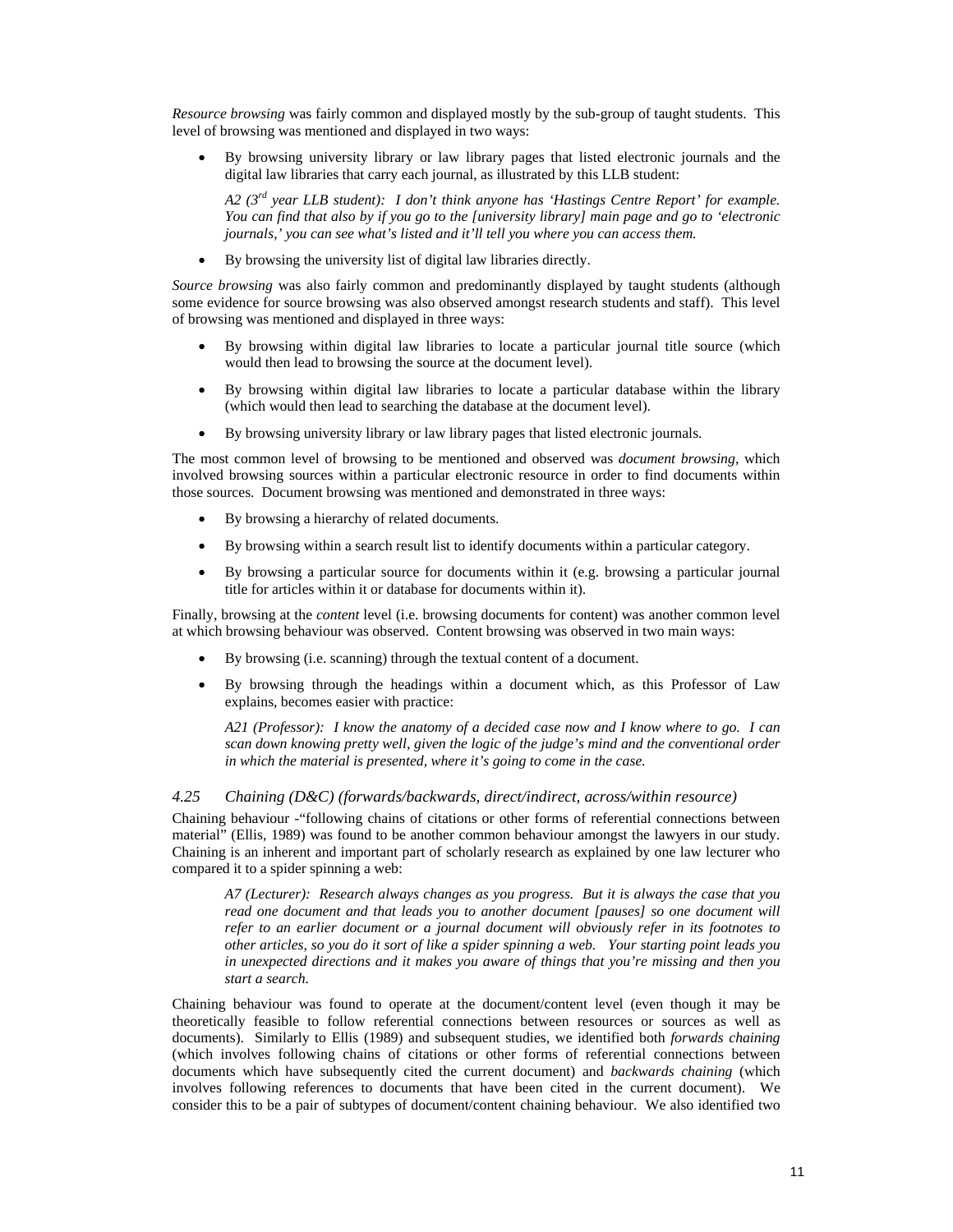other subtypes of document/content chaining, *across resource vs. within resource* chaining and *direct vs. indirect chaining*. Across resource chaining involves following referential connections between material that leads from one electronic resource to another. Within resource chaining involves following referential connections between material that exists within the current resource. In many electronic resources, chaining can often be facilitated directly by following hyperlinks to other referenced materials. Sometimes indirect chaining is necessary, where the user has to follow the references manually. Often this is the case when chaining across resources. We concentrate our discussion, however, on backwards and forwards chaining.

Backwards chaining was by far the most common type of chaining observed amongst the lawyers that took part in our study. Legal documents routinely listed hyperlinked citations to previous documents and the lawyers in our study often followed them. For example, this Bar Vocational Course student searched for a known case involving a company called Ramsey Walkers Snack Foods Ltd. and, in the text of the case, found reference to another case that discussed the same principles and followed the hyperlink to this case:

*A33 (BVC student): If it linked to other cases such as Linford and Carey [reads related case from screen] which is an earlier case that discussed the same principles then I'd just click on the highlighted link on the page and it takes you straight to it.* 

As in Ellis (1989), we also found forwards chaining to be rarely mentioned or displayed (despite the fact that, in recent years, tools to facilitate forwards chaining have been incorporated into many digital law libraries). Some evidence of forwards document chaining was displayed:

*A17 (LLM student): One of the useful things about databases like Westlaw is that they will quote not just articles which have Franck as the author [points at example] but also articles which have quoted Franck.* 

However, none of the lawyers in our study who used Westlaw mentioned or demonstrated use of tools within the library to support forwards chaining, for example the 'related info' tab which lists referential connections between the current legal document and other types of legal material (for example cases which cite the section of an Act which is currently being viewed).

## *4.26 Extracting (D)*

Extracting involves "systematically working though a particular resource, source or document to identify material of interest" (definition adapted from Ellis 1989). At the content level (i.e. when extracting documents from content), this behaviour can be better regarded as a lower-level example of 'selecting and processing' as opposed to 'identifying and locating' (because unlike identifying resources, sources and documents, identifying content usually involves a greater degree of processing than identification). This is why extracting is presented twice in table 2 and is discussed at the *content level* in section 4.44.

There was relatively limited evidence of document extracting, perhaps due to the fact that most modern digital libraries provide facilities for searching and browsing within the resource and therefore it is unnecessary to 'systematically work though' a source to identify a document, for example. However, some evidence was found to suggest that lawyers occasionally perform this behaviour. This undergraduate student, for example, believed that the only successful way of finding a journal article in Westlaw where the volume and issue number are known is to browse through and locate it (i.e. to systematically work through the source, selecting the volume and issue number of the journal in order to locate the article):

*A2 (3rd year LLB student): You could expand that [points to collapsible tree] and then it would have the date of the journals and then you could go to the date that you wanted and expand it but then you've got to read every single title in that particular volume or issue of the journal. Literally the only way that you can find journals on Westlaw is through the titles and not through an author search.* 

# *4.3 Accessing (direct/indirect, visible/invisible)*

The second broad category of accessing is a standalone behaviour in its own right and was also identified as a discrete characteristic by Meho & Tibbo (2003). We define accessing as "gaining access to resources, sources or documents/content," again adopting the Oxford English Dictionary definition. We found accessing could be *direct* or *indirect*, *visible* or *invisible*. Indirect accessing involves gaining access to a resource, source or document/content by using a third-party site/resource as a gateway (for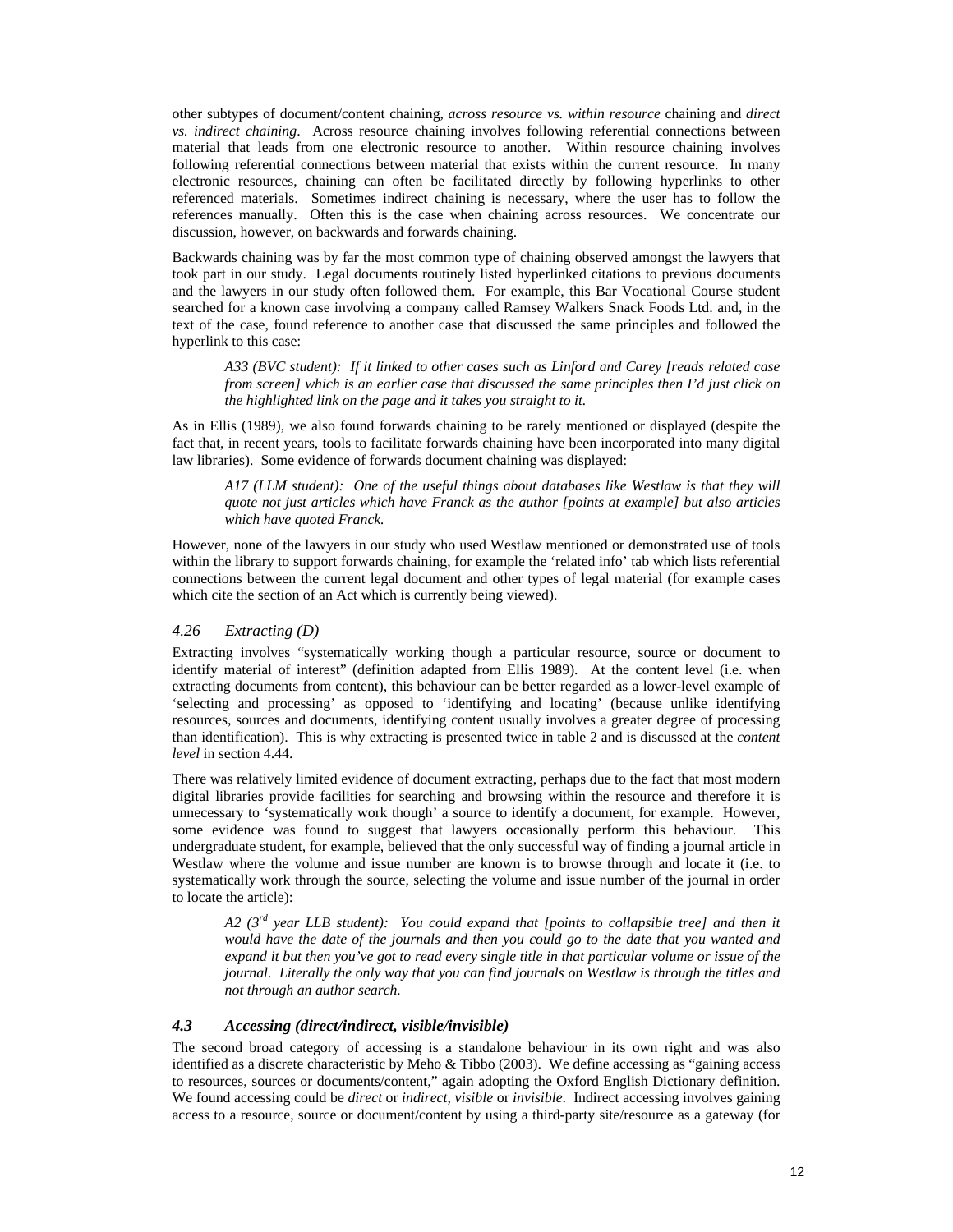example logging in using the educational Athens devolved login). Direct accessing involves gaining access without using a third-party gateway (for example logging in directly to a particular resource). Visible accessing involves gaining access to a resource, source or document/content through a procedure that can be seen at the interface level (usually a username/password login screen). Invisible accessing involves using recognition technologies (such as IP recognition) to gain access automatically, without a noticeable access procedure.

# *4.4 Selecting and processing*

Subsumed under the final higher-level behaviour of 'selecting and processing' are the highly related behaviours of distinguishing, filtering, selecting and extracting. They are related as they all involve the selection of resources, sources, document and content. However, they are subtly different. Distinguishing involves "ranking resources, sources or documents according to their relative importance based on perceptions" (definition adapted from Ellis & Haugan 1997, p. 399). These perceptions may be based on firm criteria or more fluid and subjective criteria. This distinction is part of the subtle difference between filtering and selecting behaviours. Filtering involves the "use of certain criteria or mechanisms when searching for information to make the information as relevant and as precise as possible" – Ellis & Haugan 1997, p. 399). 'Selecting,' on the other hand, does not involve applying concrete criteria or mechanisms as a filter on information, but "carefully choosing resources, sources or documents as being the best or suitable for the information task at hand." (Definition adapted from Oxford English Dictionary) and is heavily based on subjective perception. There is, however, overlap between these behaviours. For example, 'carefully choosing' sources might sometimes involve distinguishing between them (i.e. ranking them based on own or shared perceptions), perhaps even subconsciously. Similarly, distinguishing might involve employing criteria or mechanisms in order to perform such ranking.

There is also overlap between individual levels that these behaviours can operate at. For example, selecting content from documents is likely to involve extracting behaviour ("systematically working though a particular resource, source or document to identify material of interest." - definition adapted from Ellis 1989). Therefore although all four of these behaviours have attributes which make them distinct, the boundaries are less clear-cut than with other behaviours discussed in this article.

We now turn to discuss each of the above behaviours at the levels they were most commonly observed. This is followed by a discussion of several other behaviours which involve the selection and processing of information. These include recording, updating, analysing and collating/editing.

# *4.41 Distinguishing (S, D)*

Distinguishing involves "ranking information sources or documents according to their relative importance based on perception." – definition adapted from Ellis & Haugan 1997, p. 399). This behaviour was not very common, perhaps due to the fact lawyers did not tend to 'rank' resources based on their perceptions of how useful they might be, but instead selected them based on a number of 'hard' and 'soft' criteria (which we discuss in section 4.43). It might also be argued that once a lawyer has selected an electronic resource to search or browse within, it is often unnecessary to distinguish between individual sources within that particular resource. However, there are some occasions in which distinguishing was mentioned or demonstrated. These were almost always at the source level. Unlike with Ellis's social scientists, who used the generality or technicality of documents as important distinguishing criteria, academic lawyers always distinguished between sources based on the perceived authority of the content within the source. For example, one PhD student scanned his journal article search results in order to find which ones came from 'credible' law journals:

*A4 (PhD student): Searching journals is for me a bit tricky because there are not a lot of credible law journals. There are a few journals which you find are just basically law news. They are ok to read, but there is no academic value in citing them [pauses] like New Law Journal is good if you want to learn new things, but we do not find it very credible to cite. Nor do we find it useful for discussion. So basically I tend to read through the title and what journal it's in.* 

When it came to looking for other types of legal document, no lawyers mentioned or demonstrated a need to distinguish between sources or documents containing legislation, probably because competing sources all display identical wording of statutes and statutory instruments as passed by the relevant government. However, some source distinguishing could be noted when deciding when to use one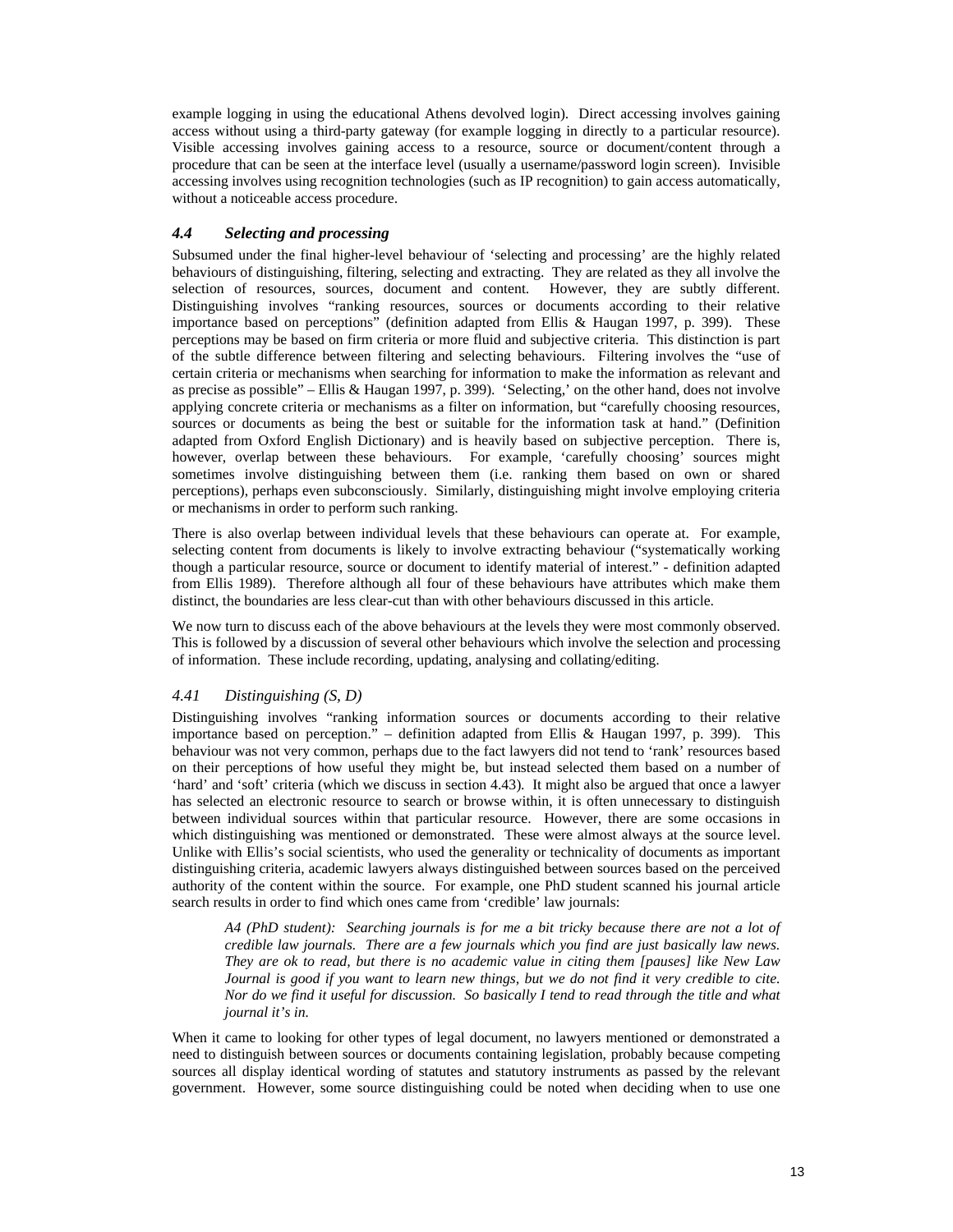particular report series over another. For example this Bar Vocational Course student talks of a 'hierarchy' of law report series based on their authority:

*A33 (BVC student): Seven cases have come up [points to results list] and two of them appear to be the same [pauses] from the AIT. So I'll take the one that's been published in the All England Reports. R: Why did you choose to look at that version? A33: I chose it over the other alternative which was the AIT case itself because of the hierarchy of journals that you should use when citing cases. All England Reports are higher than the other options that were there.* 

# *4.42 Filtering (D&C) (direct/indirect)*

Ellis's behaviour of filtering involves the "use of certain criteria or mechanisms when searching for information to make the information as relevant and as precise as possible" – Ellis & Haugan 1997, p. 399). Document and content filtering was found to be a common behaviour amongst both taught and research lawyers. We found that many of the criteria used by participants in studies by Ellis and his colleagues to perform source distinguishing were used by our lawyers to perform document and content filtering. Just as Ellis's (1989) social scientists distinguished between information sources by substantive topic, our lawyers filtered documents and content by legal topic or issue. Lawyers also, like Ellis's social scientists, filtered by quality, level and type of treatment (but in slightly different ways). For example, whilst the authority or reputation of journal titles was important in both the social science and law domains, lawyers tended to filter based on the level of court in which a case was decided rather than the report series it was written in. In addition, like the Chemists in Ellis et al.'s (1991) study, our lawyers also filtered by author.

We found that document and content filtering could either be direct or indirect. *Direct filtering* involves looking at the actual content of a document when using certain criteria or mechanisms when searching to make the information as relevant and precise as possible. Reading the actual content of documents in order to perform filtering behaviour was rather rare. However, when lawyers *did* decide to consult the text of a particular legal document, they tended to skim read it in order to determine whether the legal issues covered were relevant to the information-seeking problem at hand. *Indirect filtering*, which was observed far more than direct filtering, involves using meta information about the content (such as a summary or a results list or snippet) when using these criteria or mechanisms. The ways indirect filtering was achieved included filtering by:

- The level of court that a particular legal case was reported at.
- The date that a particular case was heard, piece of legislation was introduced or amended and journal article was published.
- The title of a particular legal journal article or piece of commentary or piece of legislation and the party names involved in a particular case.
- The author of a particular legal journal article.
- The source in which a particular legal journal article was published.
- The headnote or summary of a case or abstract or contents page of a journal article.
- The keywords or index terms used to describe a legal case, piece of legislation, journal article or piece of commentary.
- The context in which query search terms are mentioned within the document.
- How many times search query terms are mentioned within the document.

An example of the last bullet point is illustrated by the LLB student below, who refers to the 'results snippet' feature within LexisNexis Professional which lists the surrounding sentence for every instance the search query terms are found in the document. This, as the student explains, can help lawyers decide whether a document might be useful by examining how much of the screen is devoted to the result snippet (i.e. how many times the search query terms are mentioned):

*A2 (3rd year LLB student): So it lists where those terms [pauses] 'access legal advice' have been mentioned in the case. I think it's good because you can go through it and tell quite quickly if a case is going to be relevant based on how much was said on it. If there's a big*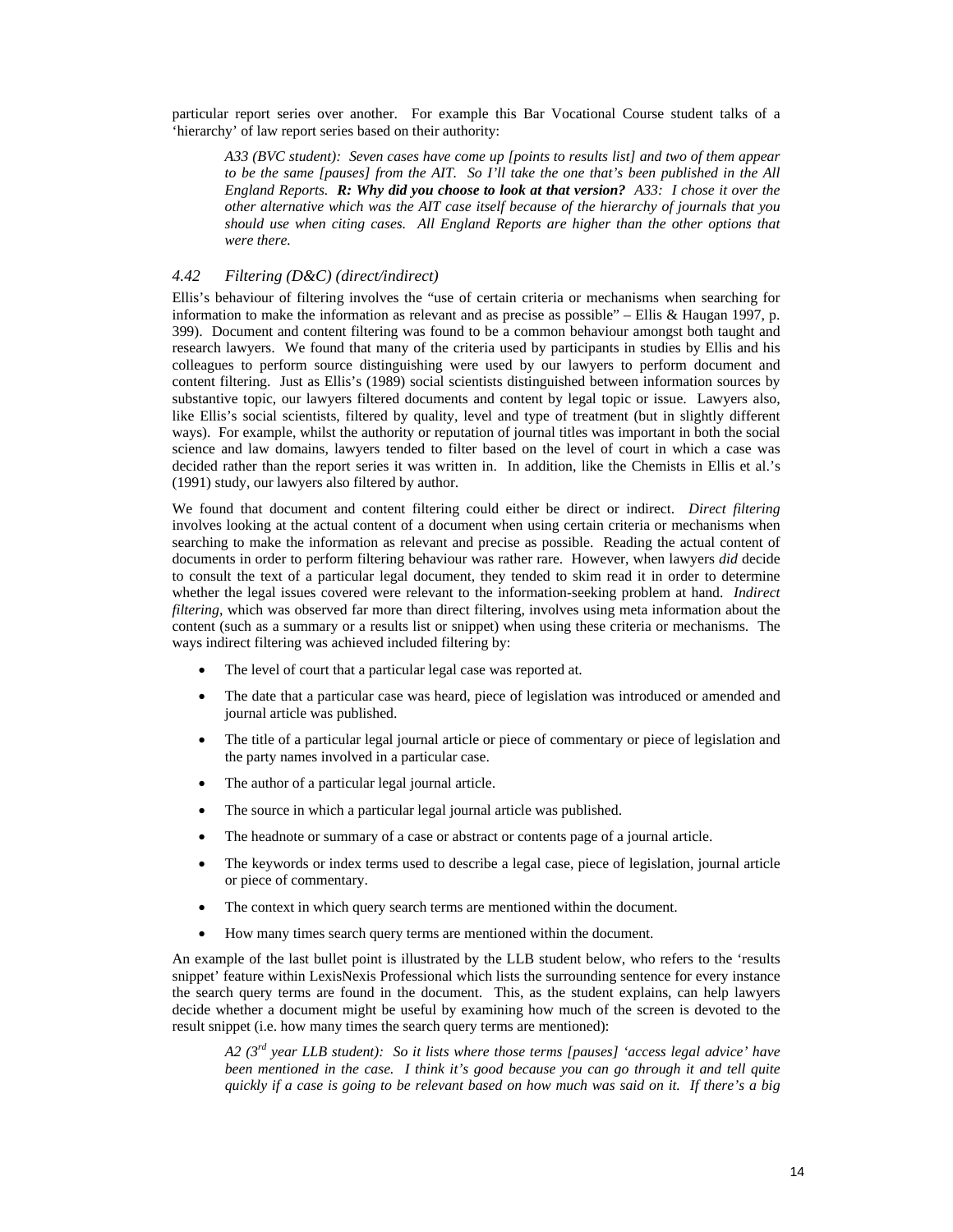*chunk of the screen devoted to it [pauses]. You see there it's been mentioned three times [pauses] then I'll probably have a look at this case.* 

# *4.43 Selecting (R, S, D)*

We also identified the new lower-level behaviour of 'selecting.' We define selecting as "carefully choosing resources, sources or documents as being the best or suitable for the information task at hand." (definition adapted from Oxford English Dictionary). Many of the activities involved in 'carefully choosing' resources, sources, documents have already been discussed in the context of the more precise behaviours of distinguishing and filtering. However when choosing *resources*, lawyers did not tend to rank them based on perceptions or use firm criteria or mechanisms as a filter. Instead, they *selected* resources based on several criteria that were far less concrete (and far more subjective) than those employed when filtering. These were:

- The subject and nature of the content of the resource.
- The structure of the content.
- The perceived authority of the content.
- The perceived comprehensiveness of coverage of the content.
- The perceived cost of accessing the content.
- The perceived ease of use/simplicity of the resource
- The perceived speed/time savings offered by the resource
- Prior positive experiences that the user has had with the resource
- The user's familiarity of the resource
- Whether the resource had been recommended by others or not.

# *4.44 Extracting (C) (direct/indirect)*

In section 4.26, we discussed document extracting. We now discuss extracting at the *content* level, which was found to be either direct or indirect. *Direct content extracting* involves systematically working through the actual content of sources or documents whilst *indirect content extracting* involves systematically working through meta-information. Both subtypes of content extracting were equally common and unlike at the document level, content extracting was fairly widespread.

As with direct document filtering, not all direct content extracting behaviour was achieved by reading or skimming the entire textual content of a document. Sometimes lawyers searched within the document to jump to specific parts, or browsed the document and only read content within headings of interest. Indirect content extracting was achieved in some similar ways to those used to achieve indirect document filtering (indeed the three ways in which we observed lawyers to achieve content extracting have already been discussed in the context of document filtering). These were by examining:

• The headnote or summary of a case, summary or contents page of a piece of legislation and abstract or contents page of a journal article, as illustrated by this LLB student:

*A2 (3rd year LLB student): If you're pushed for time, like property law for example, you've got so many cases to read, you just want to draw the point out of it quickly and sometimes it's not necessary that you need to know all the legal reasoning in a case, so if you're just looking for the main principle then you just go for the headnote.* 

- The context in which query search terms are mentioned within the document.
- How many times search query terms are mentioned within the document.

# *4.45 Recording (R, S, D&C, Q) (manual/automatic)*

Our study also identified an information-seeking behaviour that we named 'recording,' which is similar in scope to 'information managing' behaviour as identified by Meho & Tibbo (2003). According to Meho & Tibbo, information managing involves "filing, archiving, and organizing information collected or used in facilitating research." (p. 582). The 'recording' behaviour we identified can also involve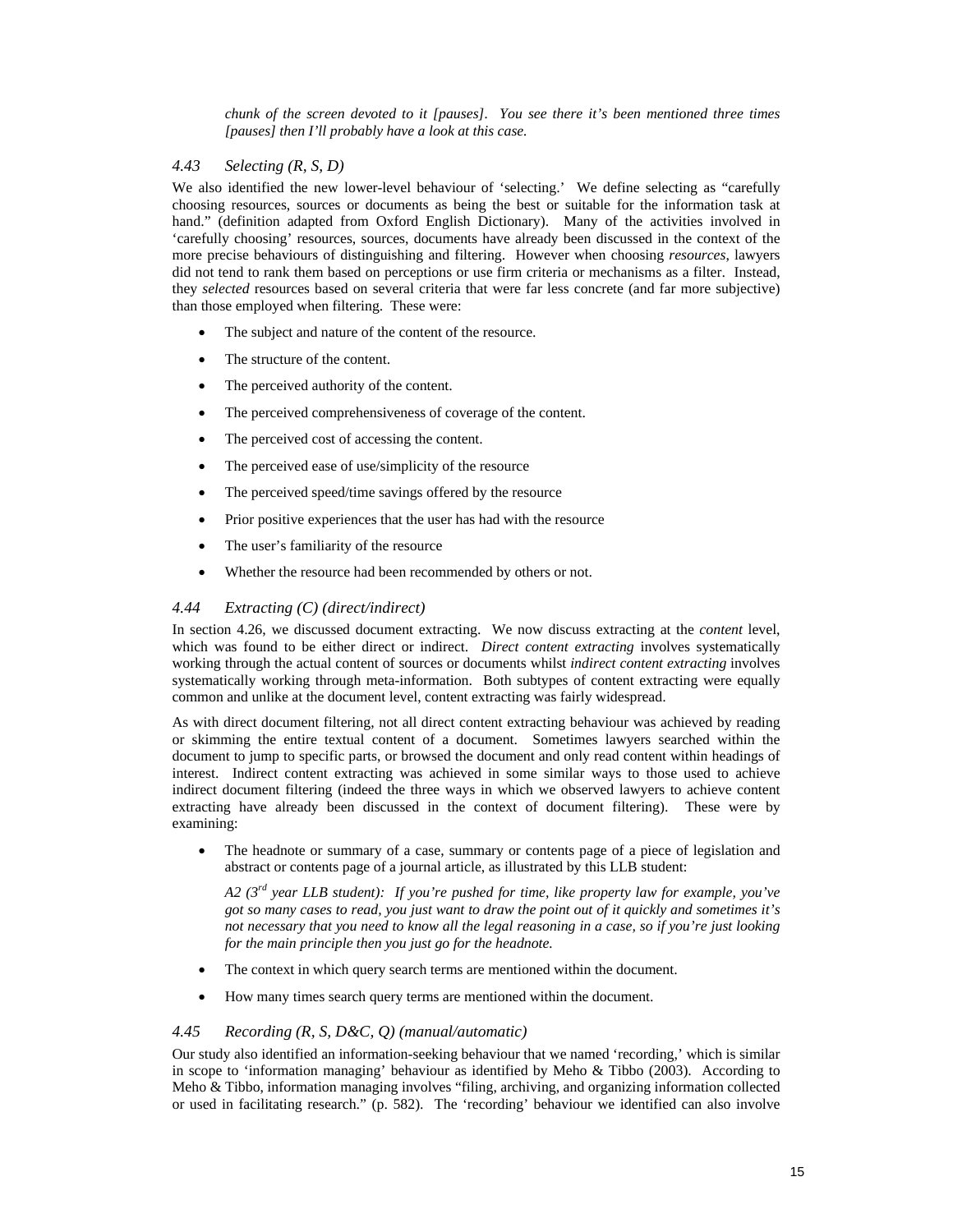filing, archiving and organising information. However, whilst 'information managing' is a broad term that might describe several types of behaviour, we believe 'recording' is a more precise description of the behaviour we observed. Recording involves making a record of resources or sources used, of documents/content found or of the query terms used or results returned in a search. Recording behaviour can be *manual* (i.e. by hand) or *automatic* (with the help of technology – such as a 'search trail' which automatically keeps a record of search queries entered and results received).

Evidence for *resource* recording (keeping a record of resources found) was observed, but was not particularly widespread. This might be because these sorts of behaviours are less likely to be uncovered by asking lawyers to find information that they currently need or have recently needed for their work (the broad task that our participants performed during observation). However, when resource recording behaviour was mentioned or displayed, it almost always involved saving and revisiting Internet bookmarks. *Source* recording behaviour was also not very common. One student did, however, mention that LexisNexis Butterworths allows lawyers to keep a part-manual part-automated record of the sources that they search:

*A33 (BVC student): Because I've used LexisNexis Butterworths before, the last thing that I've used, Harvey's Employment Law, is already there in my sources [points to the list of recently used sources]. It wasn't under the original list, so you have to add it to your list.* 

Recording at the *document* level was far more commonly mentioned and observed than resource or source recording and often involved simply printing or saving documents and occasionally e-mailing the document to oneself. Finally, like resource and source recording, search query/result recording was also not particularly common, although it was mentioned and observed to a limited extent. It was more common for lawyers to keep manual records of search queries used (and sometimes brief information about the number of results returned) than to use automatic means of search result/query recording. Indeed no mention at all was made of other tools within electronic legal resources that might support search query/result recording, such as features that keep a record of the user's 'research trail,' saving a time-stamped list of the searches that they have performed and allowing users to re-run these searches.

#### *4.46 Updating (D&C) (direct/indirect)*

The information-seeking behaviour of 'document/content updating' has not, to the best of our knowledge, been identified in previous information-seeking studies. Updating involves gaining a current understanding of the importance of a particular document. In the context of legal informationseeking, this means ensuring a current understanding of amendments or changes to legal documents (i.e. an understanding of whether a particular case or piece of legislation is good law).

Updating is related to 'monitoring' as is possible to ensure a current understanding of legal documents and content through keeping abreast of developments in a particular legal area. However, updating is an important behaviour in its own right as it does not necessarily involve regular searching or browsing within electronic resources (as with active monitoring), or passively receiving updates (as with passive monitoring). Instead, updating can occur on a document-by-document basis. Updating behaviour is also related to 'forwards chaining behaviour' as it is possible to ensure a current understanding of legal documents and content through identifying and accessing documents which have subsequently cited the current document. However, unlike forwards chaining, updating does not necessarily involve accessing documents which have subsequently cited the current document, but merely identifying the *existence* of these documents. Finally, updating is related to 'verifying.' However, it does not involve checking whether an individual document is accurately written, but whether the document contains a currently accepted interpretation of the law.

Updating is a particularly important behaviour for lawyers, as explained by this BVC student:

*A33 (BVC student): It's quite important that you make sure that whatever it is that you're using is up to date because you don't want to be relying on things that have been overruled later or things that have changed the law. There's no point in citing a case that is a year old if it's not current law. You need to make sure that the law is still the case today for any argument that you use the law for. You'd look a bit of a fool when you go to court if you didn't!* 

Updating behaviour can be performed *directly* by searching or browsing for documents and content and manually checking that the document or content within is up-to-date or good law. Updating behaviour can also be performed *indirectly* by using an electronic citator to check whether a particular document or the content within it is up-to-date or good law.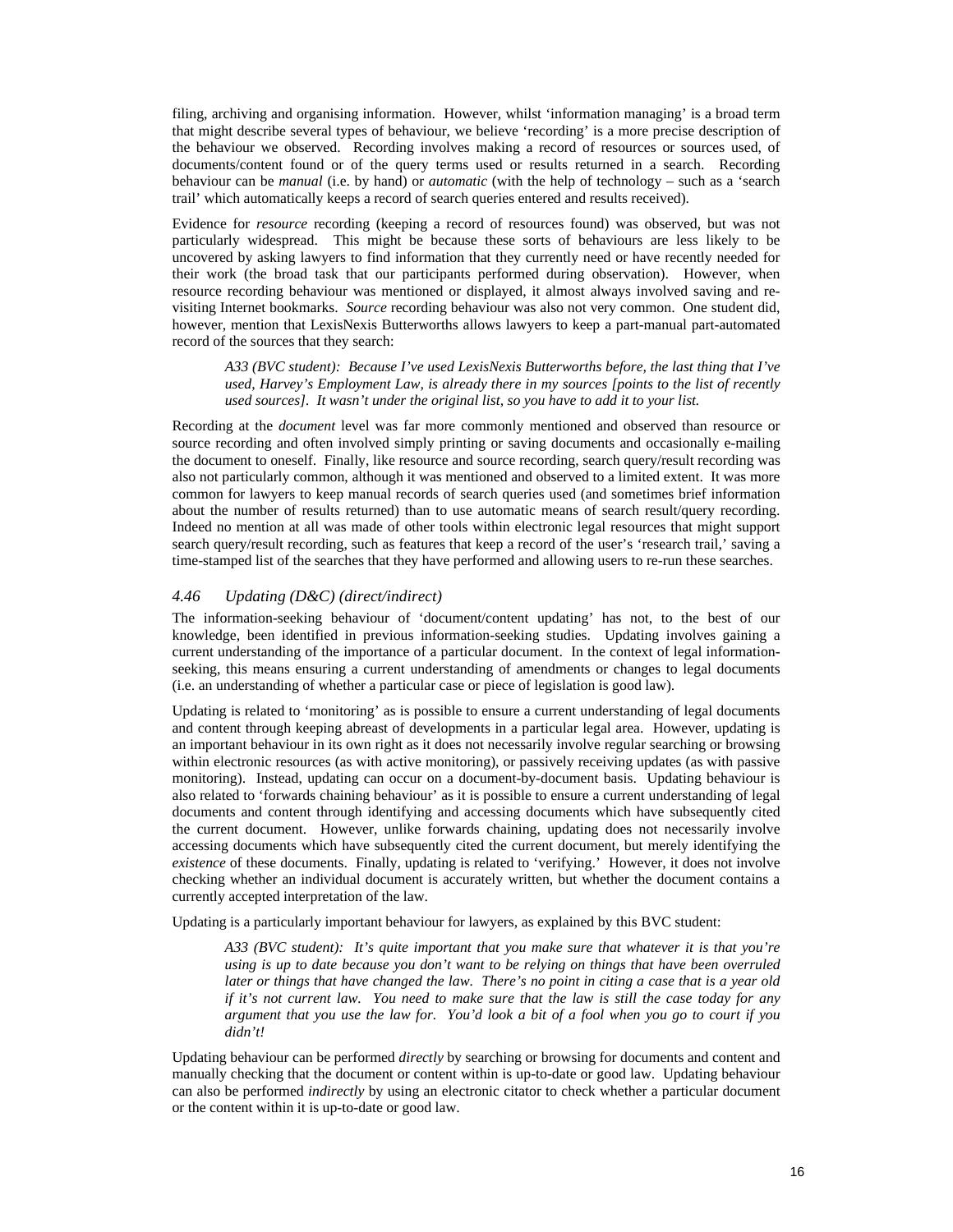Direct document and content updating was fairly widespread across all groups of lawyers and was achieved in three main ways:

- By conducting manual searches within a digital law library.
- By looking for mentions of amendments within the document text, as illustrated by the same BVC student:

*A33 (BVC student): One of the good things that you get is the footnotes on Halsbury's Laws. LexisNexis do an update section when they list at the bottom of the commentary all the updates. I don't know if I can remember how, but you used to be able to get the date that it was correct from [pauses] maybe if I click on 'source information' [does so and scrolls down a popup with some lengthy text]. So it was updated on 1st June 2006.* 

• By looking for symbols within the document (usually a case) to indicate its positive, negative or neutral treatment.

We found far less evidence of indirect document and content updating as compared with direct updating. Few practicing lawyers mentioned of demonstrated the use of citator tools and even fewer academic lawyers mentioned or demonstrated the use of these tools. One exception was illustrated by this PhD student, who explained that he uses the LexisNexis Shepardize tool to determine whether a particular case has been subsequently supported, overruled, repealed etc.:

*P4 (PhD student): You probably don't know whether a case has been supported or overruled by later cases. 'Shepardize' compiles information about these things so you know whether this law is good authority or not. But even in Lexis UK, we can't use 'Shepardize' because they only cover US cases.* 

# *4.47 Analysing (C)*

The information-seeking behaviour of 'content analysing' was also identified by Meho & Tibbo (2003) amongst social scientists. The authors, however, do not elaborate much on this behaviour. As with the other behaviours that have not been formally defined previously, we adopt a definition based on the Oxford English Dictionary. Therefore we regard analysing to involve "examining in detail the elements or structure of the content found during information-seeking." We found this behaviour to operate at the content level (which is somewhat unsurprising, as it is not possible to analyse and synthesise anything other than document content). Content analysing was not commonly observed, probably because our observation task directed lawyers to 'find' information that they require, not necessarily to process it in any way.

Content analysing often involves writing lists of questions to be answered, issues to look out for or points to prove through reading particular content (as described by the PhD student below):

*A12 (PhD student): My supervisor was drafting a report for the House of Lords Constitution Committee, so what I did is I went through all their reports, read them all and summarised [pauses] looked for the questions they asked and the idea was to make a checklist on the basis of the reports they had written.* 

The end result is often a piece of written work. As explained by this undergraduate student, analysing does not simply involve lifting information from a document, but applying that information to the information-seeking problem at hand:

*A30 (2nd year LLB student): There will be one or two paragraphs in the judge's decision in which he states the preceding law and preceding authorities and says how these apply to the facts of this case and how it leads to this conclusion. And basically that's what we're looking for. R: Then what would you use those facts to do? A30: We'd apply them to the problems that we were facing if it's a problem question or say that in these circumstances, this and this applies, this case looks pretty much similar to that, so we can infer such and such [pauses].* 

#### *4.48 Collating and editing (D&C)*

The final behaviour subsumed under 'selecting and processing' is 'collating and editing,' which was found to operate at the combined document/content level. As with some of the other lower-level 'selecting and processing' behaviours, collating and editing has not, to the best of our knowledge, been identified in previous information-seeking studies. This behaviour involves "drawing together, preparing and arranging documents and/or content for later use" and although it appears similar on the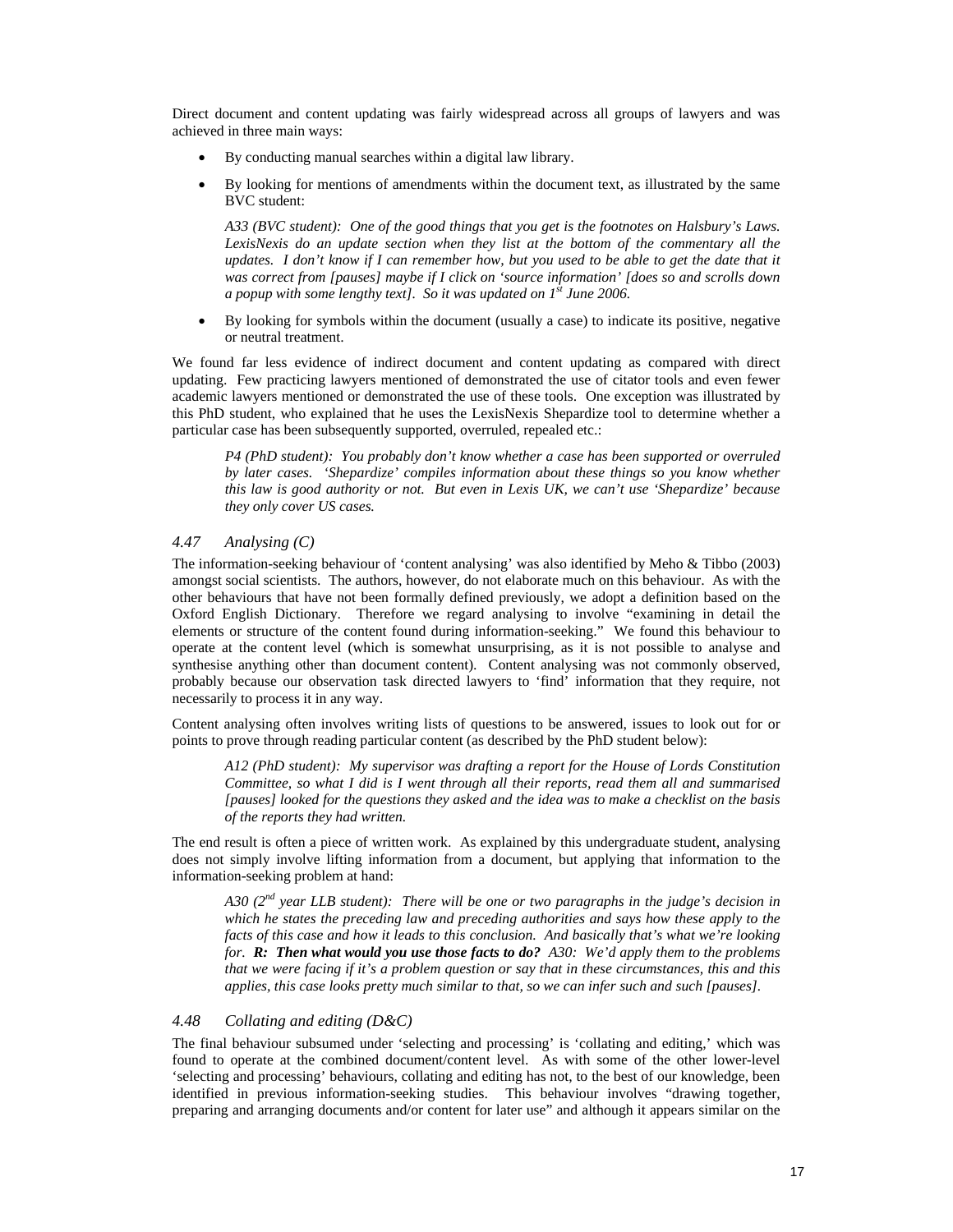surface to Ellis's (1989) behaviour of 'ending,' it is actually quite different. This is because although Ellis's 'ending' behaviour shares a similar definition to our definition of 'collating and editing' ("the assembly and dissemination of information or the drawing together of material for publication.") (Ellis et al, 1993, p. 365), typical 'ending' activities in studies by Ellis and his colleagues involved searching for final pieces of information to fill gaps as opposed to the collating/editing behaviours described in this section. Our behaviour of collating and editing also bears some surface similarity to Meho  $\&$ Tibbo's (2003) behaviour of 'synthesising' (however Meho & Tibbo do not make reference to synthesising behaviour other than to stipulate that it occurs during their 'processing' stage of information-seeking).

Like analysing, collating and editing were not commonly observed, again probably due to the nature of our information-seeking task. However some evidence of collating/editing was identified. The main way in which lawyers collated documents and content was by using facilities within digital law libraries to print groups of legal documents at the same time. The main way in which lawyers edited documents and content was to paste the document into a word-processing package (such as Microsoft Word). As an example of editing, this undergraduate student explains that he is usually uninterested in any of the content other than the judgement of a legal case (i.e. the judge's decision) and therefore pastes the content into Microsoft Word and deletes the beginning part of the case report:

*A30 (2nd year LLB student): Once we'd saved a copy on our hard disk I think we could edit it. And I think a lot of people do edit case reports by cutting out all of the beginning. For example, in this document you have the headnote and there would often be a brief statement by the judge [pauses] the judge's decision, arguments by the lawyers [pauses] and only then do you have the judgment, which is really what most people are concerned about. So most people would just highlight all of these and delete them. [Laughs].* 

# **5 Implications of findings for design**

One of the important aims of this article is to illustrate that findings based on Ellis's model can also provide useful design insights. In this section, we make suggestions for the improved design of digital law libraries such as LexisNexis Butterworths and Westlaw. It is important to note, however, that we do not aim to spur iterative improvement of specific systems, but to provide general design suggestions that can be used to inform the design of electronic legal resources in general, not just the systems that the academic lawyers in our study chose to use. It is also important to note that the space of information-seeking behaviours that a user can demonstrate is constrained by behaviours that are currently supported by a particular system. This means that using Ellis's model to inform design, as highlighted by Attfield (2005), is likely to lead to evolutionary rather than revolutionary design improvements.

Our design suggestions involve either *enhancing support* for particular behaviours, *increasing awareness* of how existing systems support particular behaviours or a mixture of the two. We suggest, as a result of our findings, that it is necessary to:

- *Enhance support for surveying*, particularly lightly directed surveying, by making secondary materials more prominent at the interface. For example, LexisNexis Butterworths publishes 'Halsbury's Laws of England,' a large electronic legal textbook organised by subject that aims to provide lawyers with an overview of the law, highlighting important legislation and case law for each subject. However, only one academic participant mentioned or demonstrated use of this information source (most academic lawyers preferred to use textbooks or Google to perform surveying). A separate part of the interface should be dedicated to this information source (rather than presenting it in a drop-down list of specialist secondary materials) to emphasise its importance for gaining an overview of particular areas. In addition, both LexisNexis Butterworths and Westlaw also publish many textbooks electronically and there is scope to integrate these within their main digital library platforms.
- *Increase users' awareness of chaining* by making it clearer to users that forwards as well as backwards chaining can be achieved and *enhance support for chaining* by making forwards chaining easier to achieve. Awareness can potentially be increased by integrating tools to support chaining into electronic legal resources. For example, some electronic publishers such LexisNexis Butterworths provide citator tools which list the history of particular pieces of legal material (for example, which cases have subsequently overruled the current case) as well as which other pieces of material the current case cites. A link could be provided to invoke these tools for the current case if the user has subscribed to the citator functionality.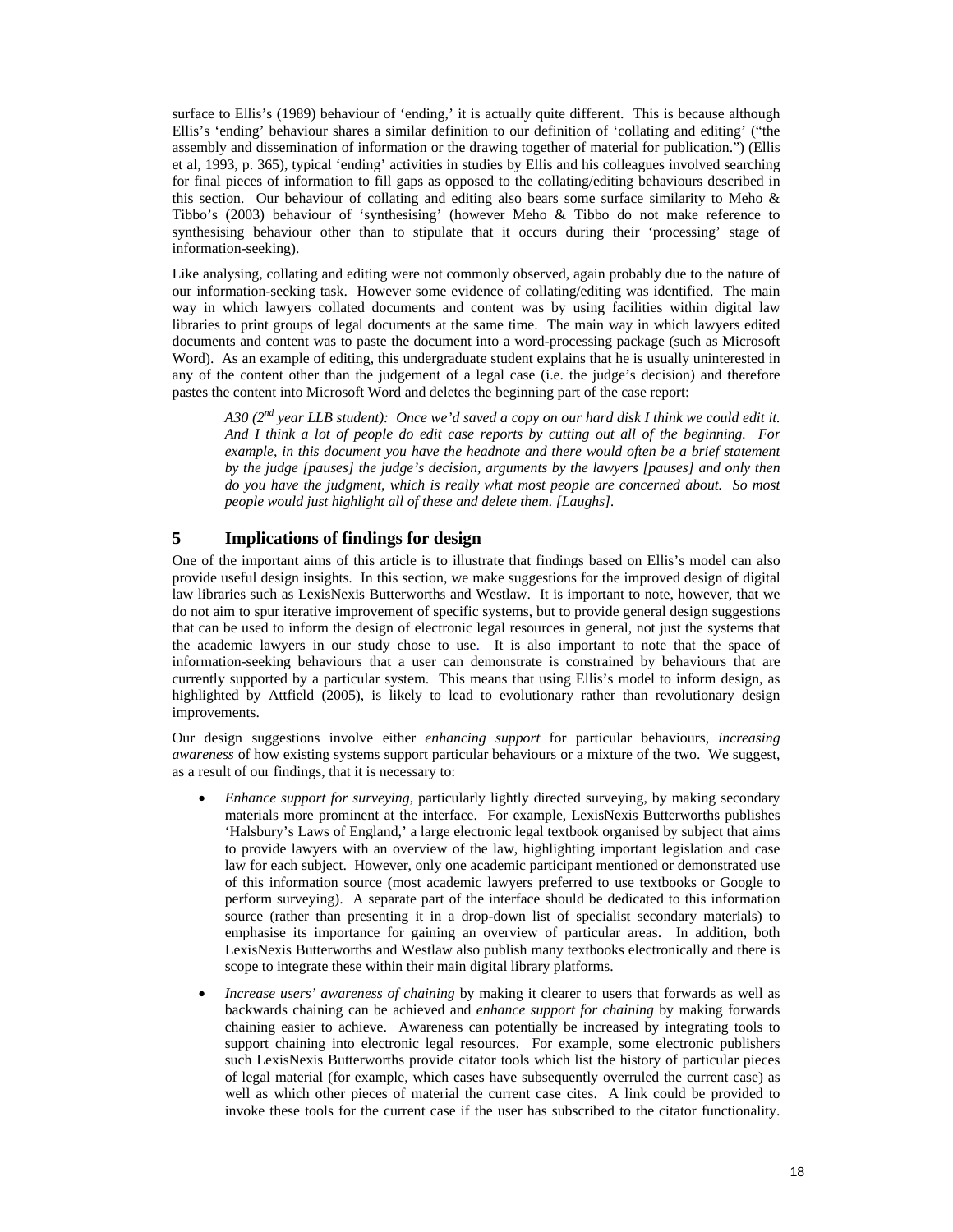This might also help to increase users' awareness of updating and make it easier to achieve. Enhancing support for forwards chaining can be partly accomplished by making the ways in which it can be achieved more consistent across different types of legal documents. For example, Westlaw currently facilitates chaining in different ways for different types of legal materials. It includes a 'related info' tab that when clicked on whilst viewing a particular case might display related commentary or a Westlaw-edited digest of the case. However, clicking the tab when a viewing a particular piece of *legislation* has no effect as a list of which cases and journal articles are related to the legislation are usually presented in the legislation fulltext. It is also possible to find out which cases refer to a particular piece of legislation by searching for the legislation title in the 'search terms' box in the 'case search' section of the site. Similarly Westlaw provides a 'history' page for some legal cases, which details the positive, negative or neutral history of the case (e.g. whether it has been overturned by a more recent case). Consistency can be provided by integrating chaining for all types of legal material into the 'related info' or equivalent sections of these resources (i.e. it should be possible to identify at a glance which cases, articles or pieces of legislation *cite* and *are cited by* the current piece of legal material).

- *Increase users' awareness of browsing* information in digital law libraries and *enhance support for browsing* by making browsing a prominent behaviour at the interface and simpler to accomplish. Increasing awareness might involve making browsing a more important form of interaction. For example, browsing by legal topic in Westlaw is possible but only accessible from certain parts of the system, such as the 'current awareness' section. We can make browsing a more important behaviour by embedding browsing into the legal materials themselves (i.e. by providing browsable subject headings in these materials). Indeed, it should be technically feasible to facilitate browsing by any of the meta-data headings in a digital law library that can be used to restrict the user's search (for example by the presiding judge of a case or the author of a journal article).
- *Increase users' awareness of monitoring.* Whilst digital law libraries such as LexisNexis Butterworths and Westlaw provide tools to save and automatically re-run searches at userdefined intervals, our academic lawyers were rarely aware of these tools. Awareness of these tools would save time for those lawyers who performed similar manual searches. Indeed, there is a broader need to make it clear to users exactly what monitoring functions the digital law library provides (such as customisable alerts, scheduled searches, recent news on certain legal topics etc.) and how to go about using them.
- *Enhance support for accessing* by making the access process and effects of access restrictions clearer. Include simple access instructions on the login page of digital law libraries that explain exactly what content the user has access to, where they are able to access this content from (for example only using an institutional computer, or off-campus) and how to log in. Similarly, informative feedback about the effects of access restrictions is also important. Whilst digital law libraries are beginning to inform users of whether they have access to only a summary or the full text of material, it would be useful to inform users on how they might go about obtaining the full text in the former case. In addition, although both LexisNexis Butterworths and Westlaw inform users when particular content or entire systems are not included as part of their subscription upon attempted access, it would be useful to visually indicate whether material is included in the user's current subscription or not through the use of icons presented to the user *before* they attempt to access the resource.
- *Increase users' awareness of how to achieve updating behaviour and make system features that support this behaviour more prominent.* Academic lawyers were generally unaware of the citator tools which can be used to support updating and there is a need to make these tools more prominent at the interface level and better integrated into the resource (as discussed earlier). As updating behaviour can be facilitated through the behaviours of chaining and monitoring, designing to better support these higher-level behaviours should also make updating easier. For example, it may be possible to add additional functionality to the e-mail alerting services within LexisNexis Butterworths and Westlaw. These services currently allow the automatic scheduling of searches and e-mailing of results but could be extended to better support updating (for example by informing users when any cases are reported that overrule or support a case the user is interested in, by informing them when any new articles of interest are published or when any changes are made to certain legislation). This functionality would parallel the earlier design suggestions of making it easier to chain between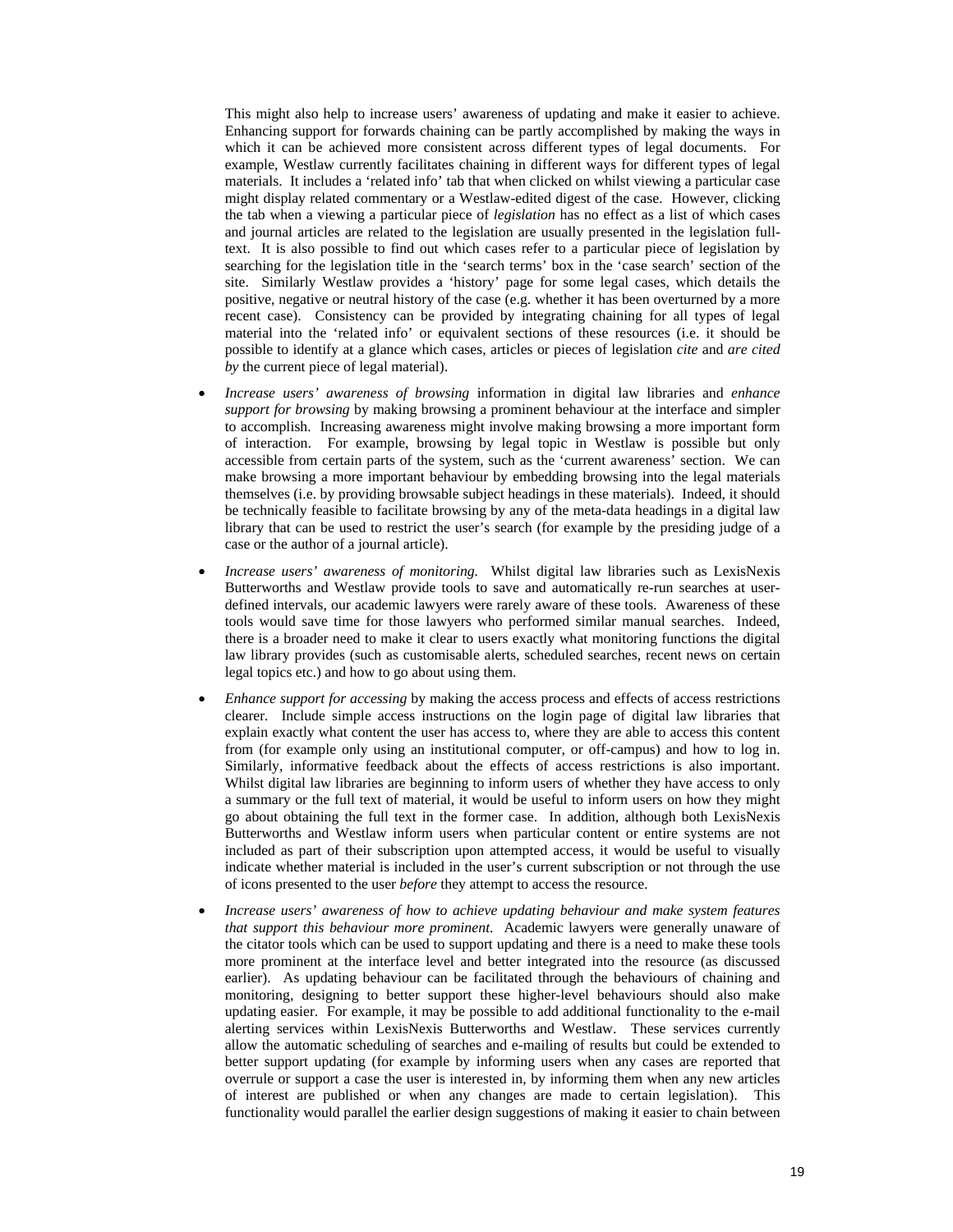resources and to facilitate browsing by meta-data fields such as author name or legal topic area. We might also enhance support for updating by including a visual representation of the positive, negative or neutral treatment of legal material at the search result stage (not in the text of the document itself as with digital libraries such as LexisNexis Butterworths and Westlaw). This could be in the form of a small icon. It might also be useful, at the search result level, to provide a link next to each search result to the 'history' of each piece of legal material.

- *Increase users' awareness of recording.* Digital law libraries such as LexisNexis Butterworths currently support keeping a record of frequently used and 'favourite' sources and both LexisNexis Butterworths and Westlaw allow users to keep a record of their search queries and re-run them at will. These features could be made more prominent by allowing lawyers to add the current source to their list of favourite sources, or save the current search and hence make them aware that these system features that support recording behaviour exist.
- *Increase users' awareness of collating and editing.* There is the potential to provide better provision for tasks that border information-seeking and information-use by providing functionality to bridge the gap between the two. For example, the ability to annotate, highlight and select text of interest could be integrated into the information seeking environment. This approach is similar to that employed by Komlodi and Soergel (2002), who designed a set of integrated tools for lawyers that included text-editing features to support lawyers in creating notes, document outlines and documents.

In summary, we have presented several design suggestions for electronic legal resources to help then better support the behaviours we have identified. In doing so, we have illustrated that analysing data using Ellis's model can provide design insights at a useful level of abstraction – a level that is neither too abstract so as to require a sizeable creative leap between the data and the proposed design suggestions, nor too concrete so as to be applicable only to particular systems.

#### **6 Conclusions**

Not only have we illustrated that Ellis's model is useful for informing design, our work also makes several other contributions. Firstly, it serves to validate Ellis's model in the new academic domain of law. Secondly, it serves to validate Ellis's model through a new research method of Contextual Inquiry (which includes a naturalistic observational element as well as an in-depth interview element). This is particularly useful because all of the previous studies that identified information-seeking behaviours (i.e. those by Meho & Tibbo and Ellis and colleagues) only used a research method based on semistructured interviews. This means that previous studies have only been based on participants' *reports* of the behaviour that they display as opposed to *observed* behaviour. Our study has shown that these behaviours *are* actually displayed by lawyers when they use electronic legal resources. In addition, our findings extend Ellis's original model to include behaviours pertinent to legal information-seeking (e.g. updating), and broaden the scope of Ellis's original model to cover information-seeking behaviours that overlap with information-search and information-use behaviour (e.g. analysing and collating/editing). Finally our findings enhance the potential analytical detail of Ellis's original model through the identification of mutually-exclusive pairs of behavioural subtypes of behaviour and through the identification of different levels at which many of the behaviours can operate (i.e. the resource, source, document, content and search query/result levels).

We have also illustrated the wider importance of gaining a better understanding of the informationseeking behaviour of specific user-groups in order to feed this understanding into the design and improvement of systems that are truly designed to support user behaviour. We hope that an appreciation of this wider importance amongst the designers of electronic legal resources will help promote a user-oriented design process that will, in the long run, make systems easier to use and information-seeking easier and more intuitive for lawyers.

#### **Acknowledgements**

This research was supported by an EPSRC DTA studentship.

# **References**

Attfield, S. (2005). Information-seeking, Gathering and Review: Journalism as a Case Study for the Design of Search and Authoring Systems. PhD Thesis, University College London, London, UK.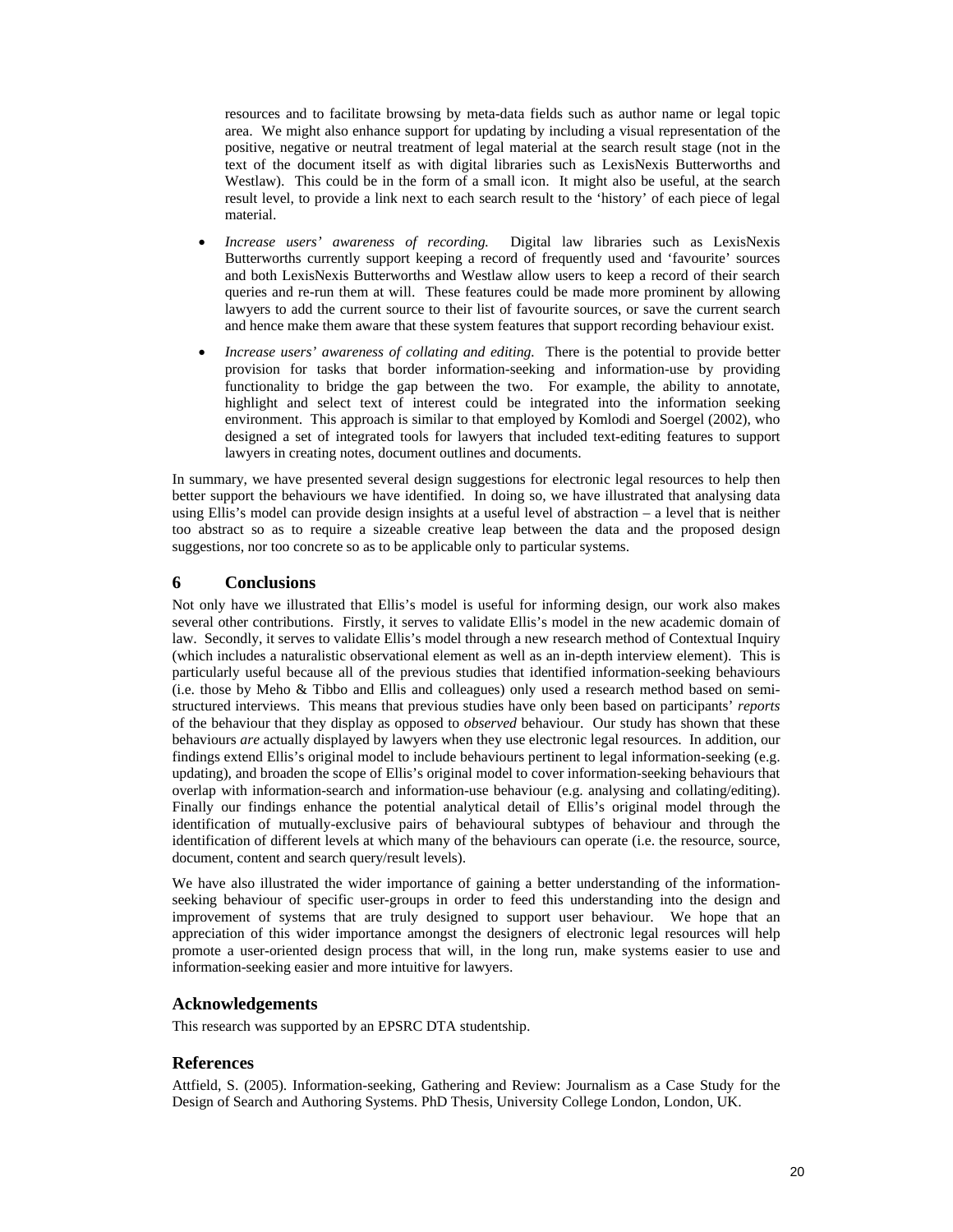Beyer, H. & Holtzblatt, K. (1998). Contextual Design: Defining Customer-centred Systems. Morgan Kauffman. London, UK.

Blomberg, J., Suchman, L. & Trigg, R. (1996). Reflections on a Work-oriented Design Project. Human-computer Interaction, 11, pp. 237-265, 1996.

Ellis, D. (1989). A Behavioural Approach to Information Retrieval System Design. Journal of Documentation, 45(3), pp. 171-212.

Ellis, D., Cox, D. & Hall, K. (1993). A Comparison of the Information-seeking Patterns of Researchers in the Physical and Social Sciences. Journal of Documentation 49(4), pp. 356-369.

Ellis, D. & Haugan, M. (1997). Modelling the Information-seeking Patterns of Engineers and Research Scientists in an Industrial Environment. Journal of Documentation 53(4), pp. 384-403.

Ingwersen, P. & Järvelin, K. (2005). The Turn: Integration of Information-seeking and Retrieval in Context. Springer Publishers, Netherlands.

Jones, Y.P. (2006). "Just the Facts Ma'am?" A Contextual Approach to the Legal Information Use Environment. In Proceedings of the  $6<sup>th</sup>$  ACM Conference on Designing Interactive Systems, pp. 357-359. University Park, PA, USA. ACM Press.

Kerins, G., Madden, R. & Fulton, C. (2004). Information-seeking and Students Studying for Professional Careers: The Cases of Engineering and Law Students in Ireland. Information Research, 10(1), paper 208. Available online: http://InformationR.net/ir/10-1/paper208.html. [Accessed: 07/01/06].

Komlodi, A. and Soergel, D. (2002). Attorneys Interacting with Legal Information Systems: Tools for Mental Model Building and Task Integration. In Proceedings of the 65th Annual Meeting of American Society for Information Science and Technology, pp. 152-163. Philadelphia, USA. ACM Press.

Kuhlthau, C.C. (1993). A Principle of Uncertainty for Information Seeking. Journal of Documentation, 49(4), pp.39-55.

Kuhlthau, C.C. & Tama, S.L. (2001). Information Search Process of Lawyers: A Call for 'Just for Me' Information Services. Journal of Documentation, 57(1), pp. 25-43.

Leckie, G.J., Pettigrew, K.E. & Sylvain, C. (1996). Modelling the Information-seeking of Professionals: A General Model Derived from Research on Engineers, Health Care Professionals, and Lawyers. Library Quarterly, 66(2), pp. 161-193.

Marchionini, G. (1995). Information-seeking in Electronic Environments. Cambridge University Press, Cambridge, UK.

Marshall, C., Price, M., Golovchinsky, G. & Schilit, B. (2001). Designing e-Books for Legal Research. In proceedings of the 1st ACM/IEEE-CS Joint Conference on Digital Libraries, Roanoke, Virginia, USA. 2001, pp. 41-48.

Meho, L. & Tibbo, H. (2003). Modeling the Information-seeking Behavior of Social Scientists: Ellis's Study Revisited. Journal of the American Society for Information Science and Technology 54(6), pp. 570-587.

Otike, J. (1999). The Information Needs and Seeking Habits of Lawyers in England: A Pilot Study. International Information & Library Review 31, pp. 19-39.

Strauss A. & Corbin J. (1998). Basics of Qualitative Research. Sage. London, UK.

Sutcliffe, A. & Ennis, M. (1998). Towards a Cognitive Theory of Information Retrieval. Interacting with Computers, 10, pp. 321-351.

Sutton, S.A. (1994). The Role of Attorney Mental Models of Law in case Relevance Determinations: An Exploratory Analysis. Journal of the American Society for Information Science 45(3), pp. 186-200.

Vollaro, A. & Hawkins, D. (1986). End-user Searching in a Large Library Network: A Case Study of Patent Attorneys. Online 10(4), pp. 67-72.

Wilkinson, M.A. (2001). Information Sources Used by Lawyers in Problem-solving: An Empirical Exploration. Library and Information Science Research, 23(2001), pp. 257-276.